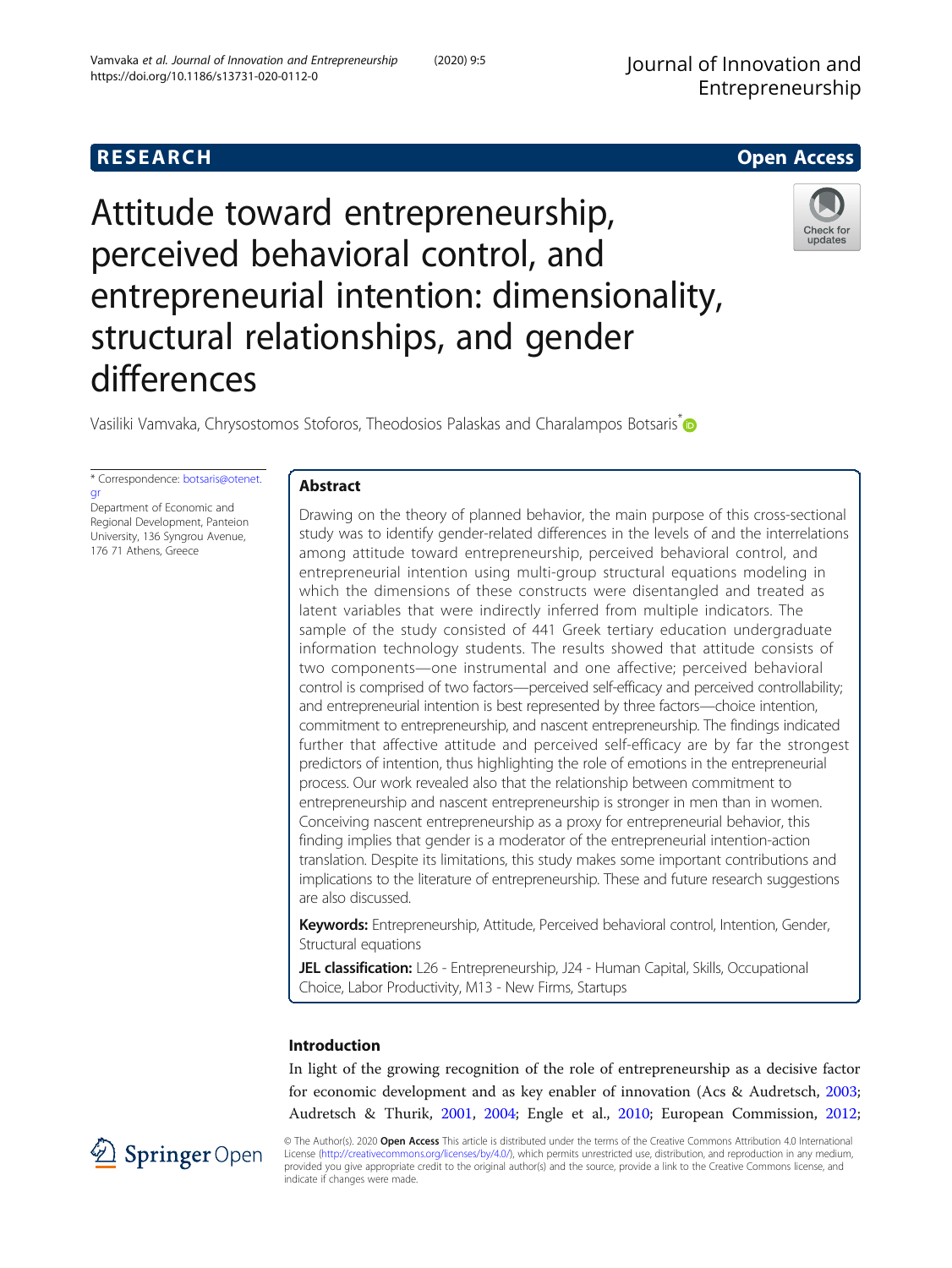Fayolle & Todorov, [2011](#page-22-0); Lazear, [2005\)](#page-24-0), theorizing and research have started to focus, since many years ago, their attention on developing models for understanding and potentially predicting entrepreneurial behavior. The theoretical models that dominated for the last three decades of entrepreneurship research are the intention-based models of entrepreneurial behavior (Hindle, Klyver, & Jennings, [2009;](#page-23-0) Krueger, Reilly, & Carsrud, [2000;](#page-23-0) Schlaegel & Koenig, [2014\)](#page-24-0), of which Ajzen's ([1985](#page-21-0), [1991\)](#page-21-0) Theory of planned behavior (TPB) emerged as one of the most prominent and one of the most frequently cited models for understanding, predicting, and changing human social behavior (Ajzen, [2012](#page-21-0); Krueger & Brazeal, [1994](#page-23-0)).

The basic argument underlying the entrepreneurial intention models is that entrepreneurship is a planned, volitionally controlled behavior that is inherently intentional rather than instinctive, in which individuals develop entrepreneurial intentions over time before initiating actions to create a new venture and making the entry decision (Ajzen, [1985](#page-21-0); Ajzen & Fishbein, [1980](#page-21-0); Autio, Keeley, Klofsten, Parker, & Hay, [2001;](#page-21-0) Bird, [1988](#page-21-0); Katz & Gartner, [1988](#page-23-0); Krueger et al., [2000;](#page-23-0) Krueger & Carsrud, [1993\)](#page-23-0). Recognizing that starting a business is an intentional act, entrepreneurial intention can be seen as a strong predictor of planned behavior toward venture creation (Autio et al., [2001;](#page-21-0) Bird, [1988](#page-21-0); Davidsson, [1995](#page-22-0); Fayolle, [2007](#page-22-0); Fayolle & Gailly, [2004;](#page-22-0) Fayolle, Gailly, & Lassas-Clerc, [2006;](#page-22-0) Kolvereid, [1996b](#page-23-0); Krueger et al., [2000;](#page-23-0) Lee & Wong, [2004;](#page-24-0) Shapero & Sokol, [1982](#page-24-0)). Since behavioral intentions are a proxy for real behavior (Lepoutre, van den Berghe, Tilleuil, & Crijns, [2011](#page-24-0); Tausch & Becker, [2013\)](#page-25-0), entrepreneurial intention models have sought to identify the antecedents of such intentions (Ajzen, [1985,](#page-21-0) [1991](#page-21-0); Davidsson, [1995](#page-22-0); Krueger, [1993](#page-23-0); Krueger et al., [2000](#page-23-0); Krueger & Brazeal, [1994](#page-23-0); Shapero & Sokol, [1982](#page-24-0)).

The TPB assumes that the immediate antecedent of a specific voluntary deliberative behavior is a person's intention to engage in the behavior, while intention follows from the person's attitudes, subjective norm, and perceived behavioral control (PBC) which are the proximal antecedents of a behavioral intention. TPB suggests that the more favorable the attitude and subjective norm, and the greater the PBC, the stronger should be the person's intention to perform the behavior in question. Finally, given a sufficient degree of actual control over the behavior, people are expected to carry out their intentions when the opportunity arises (Ajzen, [2006\)](#page-21-0). Both theoretical justification and empirical evidence suggest that attitude (e.g., Goethner, Obschonka, Silbereisen, & Cantner, [2009](#page-22-0)), PBC (e.g., Schlaegel & Koenig, [2014](#page-24-0)), and entrepreneurial intention (e.g., Thompson, [2009\)](#page-25-0) should be considered and treated as multidimensional constructs.

One of the research streams in the entrepreneurship literature and, in specific, in the entrepreneurial intention literature has been the role of gender in the formation of entrepreneurial intentions. Research data suggest that career patterns vary across genders and that despite the increased participation of women in the enterprise sector, there are still almost twice as many male entrepreneurs (Shinnar, Giacomin, & Janssen, [2012](#page-24-0); Shirokova, Osiyevskyy, & Bogatyreva, [2016;](#page-24-0) Zampetakis, Bakatsaki, Litos, Kafetsios, & Moustakis, [2017](#page-25-0); Zhao, Seibert, & Hills, [2005\)](#page-25-0). This is mainly attributed to the perception of entrepreneurship as something most suited to males who are widely perceived as being more predisposed to engage into entrepreneurial activity than women and as possessing qualities or characteristics, such as independence, aggressiveness, autonomy, and courage, typically considered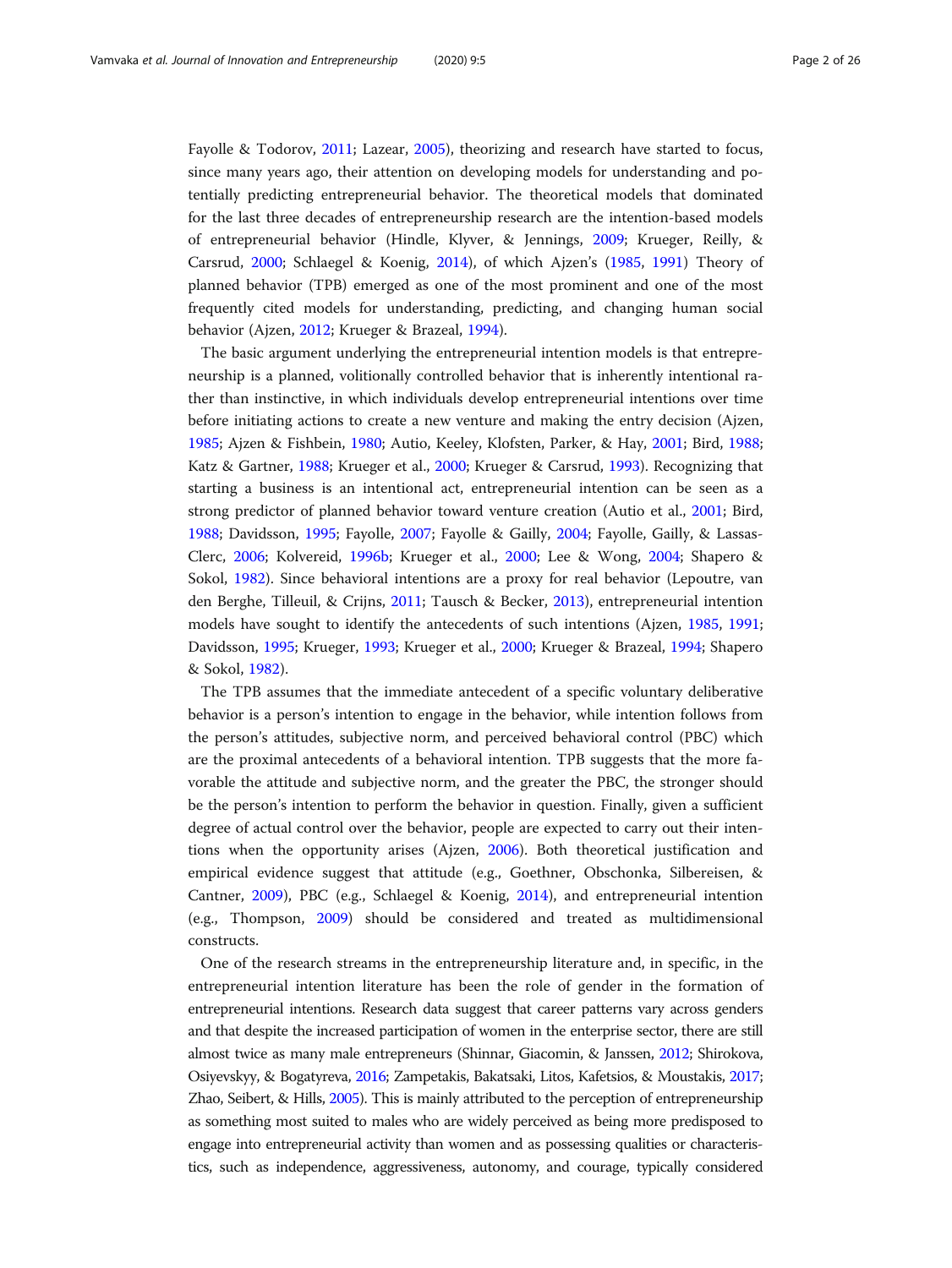essential for entrepreneurship (Shinnar et al., [2012;](#page-24-0) Shirokova et al., [2016;](#page-24-0) Zhao et al., [2005](#page-25-0)). Although some scholars argue that there are little or no gender differences in entrepreneurship, evidence from review and meta-analytic studies in the framework of the TPB indicates that in general, compared to females, males exhibit more positive attitudes toward entrepreneurship; report higher levels of subjective norm, PBC, and intention; have a higher preference for entrepreneurship; and are more active in the process of launching a venture (Haus, Steinmetz, Isidor, & Kabst, [2013](#page-23-0); Kolvereid, [1996b](#page-23-0); Maes, Leroy, & Sels, [2014](#page-24-0); Nowiński, Haddoud, Lančarič, Egerová, & Czeglédi, [2019;](#page-24-0) Schlaegel & Koenig, [2014](#page-24-0); Shinnar et al., [2012;](#page-24-0) Shirokova et al., [2016](#page-24-0); Sitaridis & Kitsios, [2019](#page-24-0); Verheul, Thurik, Grilo, & van der Zwan, [2012](#page-25-0); Zampetakis et al., [2017](#page-25-0); Zhao et al., [2005\)](#page-25-0).

The main objective of the study was to detect gender differences in the levels of and the interrelations among attitude, PBC, and intention using multi-group structural equations modeling in which the dimensions of these constructs are disentangled and modeled as latent factors composed of multiple indicators. To our knowledge, the work reported in this article is one of the first attempts in the field of entrepreneurship research—if not the first one—to explore the potential direct and moderating effects of gender on the TPB constructs disentangling the underlying dimensions of these constructs and adopting multi-group structural equations modeling in which the variables under investigation are conceptualized as latent constructs inferred from multiple indicators. By analyzing the constructs as latent variables allowed controlling for random measurement error and obtaining unbiased and more robust estimates of effects, thus increasing the predictive power of our models. Our results showed also that disentangling underlying factors of the TPB variables is very important for advancing our understanding of intention formation, as it allowed determining which dimensions of the antecedent variables dominate in the prediction of the dimensions of entrepreneurial intention and, thus, which of these dimensions should be addressed and enhanced toward fostering the intention to launch a business venture. In addition, the disentanglement of the entrepreneurial intention components revealed that women are less likely than men to convert their entrepreneurial intentions into start-up activities, thus offering an explanation for the particularly marked gender difference in entrepreneurship rates.

## Theoretical framework and research hypotheses

## Conceptual and operational definitions

# Attitude toward entrepreneurship

Attitude toward a behavior refers to "the degree to which a person has a favorable or unfavorable evaluation or appraisal of the behavior in question" (Ajzen, [1991,](#page-21-0) p. 188). In the entrepreneurship context, attitude toward self-employment has been defined as "the difference between perceptions of personal desirability in becoming self-employed and organizationally employed" (Souitaris, Zerbinati, & Al-Laham, [2007](#page-25-0), p. 570). For Liñán and Chen ([2009](#page-24-0), p. 596), "attitude toward start-up is the degree to which the individual holds a positive or negative personal valuation about being an entrepreneur." Theorists have argued for a distinction between two components of attitude: affective/ experiential attitude, on the one hand, referring to feelings or emotions (e.g., joy, satisfaction), and drives engendered by the prospect of performing a behavior; and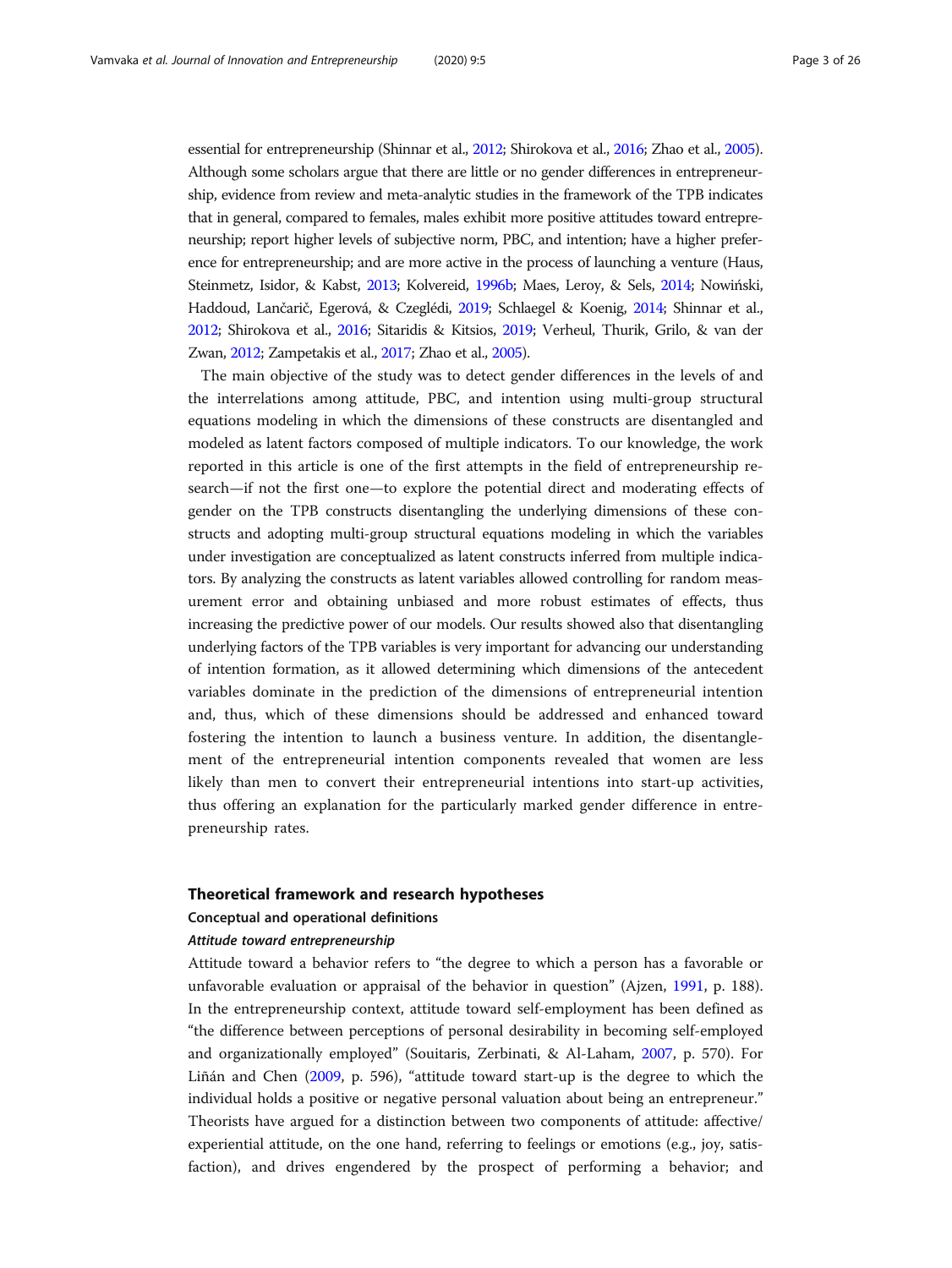instrumental/cognitive attitude, on the other hand, referring to beliefs, thoughts, or rational arguments (Ajzen, [1991](#page-21-0); Fernandes & Proença, [2013](#page-22-0); French et al., [2005](#page-22-0); Goethner et al., [2009;](#page-22-0) Kraft, Rise, Sutton, & Roysamb, [2005;](#page-23-0) Lawton, Conner, & Parker, [2007](#page-23-0); Rhodes & Courneya, [2003;](#page-24-0) Trafimow & Sheeran, [1998](#page-25-0); Yan, [2014](#page-25-0)).

Based on the argumentation outlined above, the following hypothesis was formulated and tested in the study:

H1. Attitude toward entrepreneurship is a two-dimensional construct consisting of an instrumental and an affective component.

# Perceived behavioral control

PBC is considered as the most controversial construct in the TPB in part because of the inconsistency in the empirical findings related to its influence on intention and in part because of the disagreement regarding its conceptualization and operationalization (Yap, Othman, & Wee, [2013\)](#page-25-0). The PBC concept, when introduced by Ajzen ([1991\)](#page-21-0) as another antecedent factor that can predict intention, was defined as a "person's perception of the ease or difficulty of performing the behavior of interest" (Ajzen, [1991,](#page-21-0) p. 183). Initially, Ajzen ([2002\)](#page-21-0) conceived PBC as a unidimensional construct, almost equivalent to Bandura's [\(1977](#page-21-0), [1982](#page-21-0)) social learning construct of self-efficacy which is an individual's perception of his or her capability to execute courses of action required to deal with prospective situations. The view that PBC and self-efficacy are essentially similar constructs led a number of researchers to replace in their studies PBC with self-efficacy (Kolvereid & Isaksen, [2006;](#page-23-0) Krueger et al., [2000](#page-23-0); Liñán, Urbano, & Guerrero, [2011;](#page-24-0) Moriano, Gorgievski, Laguna, Stephan, & Zarafshani, [2012;](#page-24-0) van Gelderen et al., [2008\)](#page-25-0).

Other researchers (e.g., Armitage & Conner, [2001](#page-21-0); Kraft et al., [2005\)](#page-23-0), however, have noticed and provided evidence that PBC, as conceived by Ajzen [\(2002\)](#page-21-0), has two constituting elements: self-efficacy and perceived controllability. Self-efficacy encompasses internal control factors such as knowledge and skills and reflects one's perception about the ease or difficulty of undertaking a specific behavior, as well as one's confidence in his or her ability to perform the behavior. On the other hand, perceived controllability encompasses external control factors, such as resources, opportunities, and potential barriers, and reflects one's perception that the execution of behavior is entirely up to him or her. Thus, the prevailing view today is that PBC is separated into perceived self-efficacy and perceived controllability, with perceived self-efficacy measured in terms of perceived difficulty and perceived confidence (e.g., Ajzen, [2002](#page-21-0); Armitage & Conner, [2001](#page-21-0); Courneya, Conner, & Rhodes, [2006;](#page-22-0) Kraft et al., [2005;](#page-23-0) Schlaegel & Koenig, [2014](#page-24-0)).

Based on these considerations, we put forward and tested the following hypothesis regarding the structure of PBC:

H2. PBC is a two-dimensional construct composed of perceived self-efficacy—based on perceptions of difficulty and confidence—and perceived controllability—based on perceptions of having control over the behavior or about the extent to which performing the behavior is up to the actor.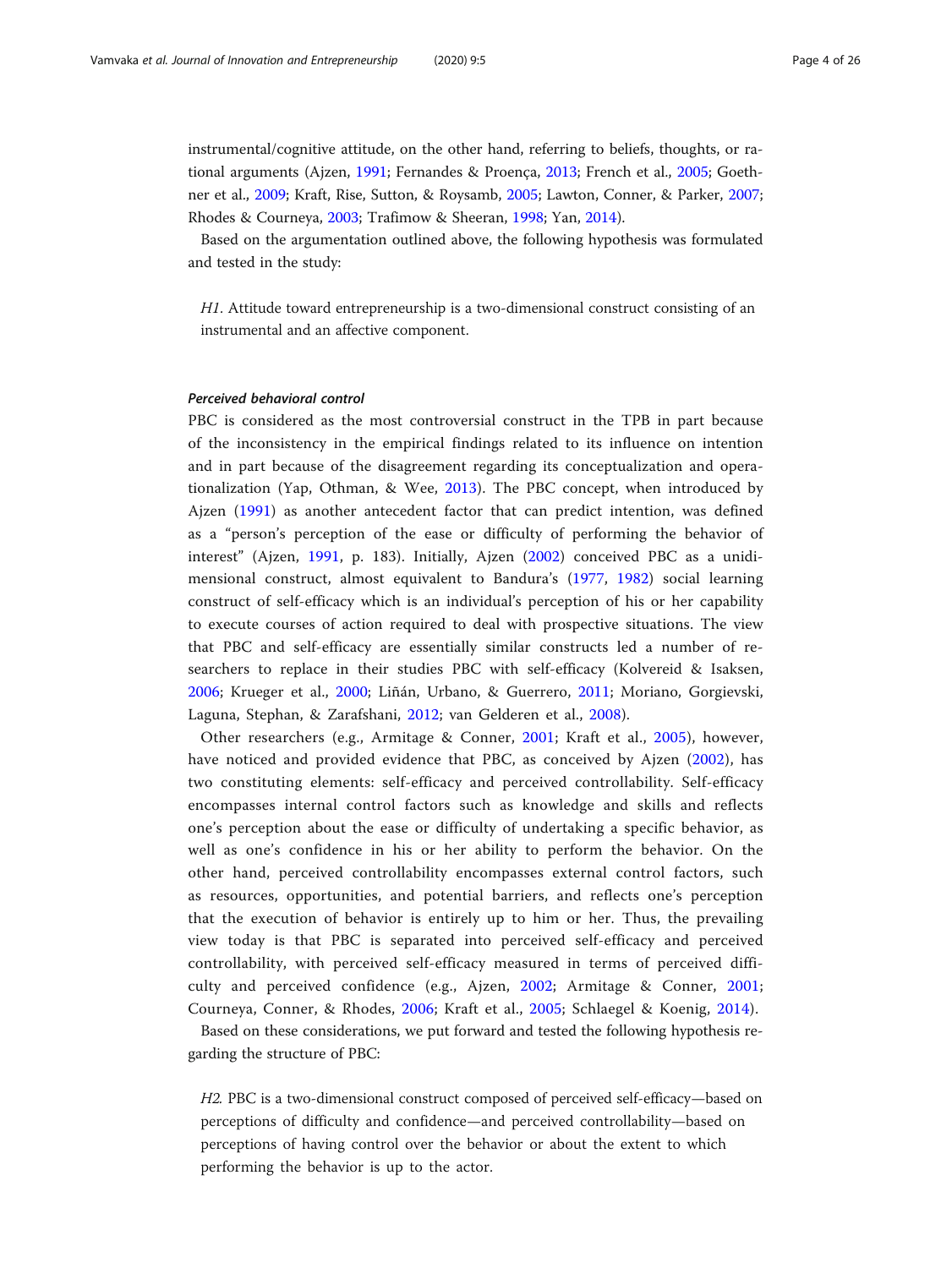## Entrepreneurial intention

The term "intention" has been defined by various authors in convergent ways. A generic definition of behavioral intention is provided by Ajzen [\(2011,](#page-21-0) p. 1122), for whom intentions represent "indications of a person's readiness to perform a behavior." In the entrepreneurial context, a general definition is that entrepreneurial intention is the state of mind that directs and guides a person's attention, experience, actions, goal setting, communications, commitment, organization, and other kinds of work toward the enactment of entrepreneurial behavior (Bird, [1988;](#page-21-0) Boyd & Vozikis, [1994;](#page-22-0) Fini, Grimaldi, Marzocchi, & Sobrero, [2012](#page-22-0)). For Thompson [\(2009\)](#page-25-0), entrepreneurial intention is not a binary "yes or no" decision; rather, it extends along a nomological continuum, ranging from mere preference for self-employment over paid employment to commitment to an entrepreneurial career, and finally to nascent entrepreneurship.

Preference for entrepreneurship, which according to Kolvereid [\(1996a](#page-23-0), [1996b](#page-23-0)) and Verheul et al. ([2012\)](#page-25-0) reflects what Ajzen and Fishbein ([1980\)](#page-21-0) have called "choice intention, " is also referred to as "latent entrepreneurship" defined as an individual preferring to be self-employed instead of being a salaried employee (Grilo & Irigoyen, [2006](#page-23-0); Kolvereid, [1996a,](#page-23-0) [1996b](#page-23-0); Verheul et al., [2012\)](#page-25-0). Being the first stage in the entrepreneurial process, latent entrepreneurship is a necessary but not sufficient condition for an individual to engage in the entrepreneurship paradigm, since a latent entrepreneur may have the will and drive to become an entrepreneur but does not always take concrete actions to start-up a new firm (Atasoy, [2015;](#page-21-0) Grilo & Irigoyen, [2006](#page-23-0); Thompson, [2009](#page-25-0)). The second stage in the entrepreneurial process is an individual's commitment to the entrepreneurial endeavor and the start-up process. Commitment to entrepreneurship reflects Ajzen and Fishbein's [\(1980](#page-21-0)) view that intention is choice with commitment and is characterized by the mindset that one is focused to create a business venture (Welsch, Liao, Pistrui, Oksöy, & Huang, [2003](#page-25-0)). The final stage in the entrepreneurial intention formation, referred to as "nascent entrepreneurship," is the transition from commitment to gestation which consists of activities associated with the start-up effort (Reynolds et al., [2005;](#page-24-0) van der Zwan, Thurik, & Grilo, [2010](#page-25-0)). Such activities include gathering knowledge by attending seminars on entrepreneurship, building social and financial capital, planning for facilities and equipment, and shaping and refining an idea for a new product or service (Aldrich & Martinez, [2001;](#page-21-0) Korunka, Frank, Lueger, & Mugler, [2003](#page-23-0); McGee, Peterson, Mueller, & Sequeira, [2009](#page-24-0); Reynolds, [1997](#page-24-0)). This dynamic view of entrepreneurial intention formation, as a process that occurs over time and consists of escalating levels of entrepreneurial involvement, has been described as "entrepreneurial ladder" (van der Zwan et al., [2010\)](#page-25-0)

Based on this logic, we put forward and tested the following hypothesis regarding the structure of intrepreneurial intention:

H3. Preference for entrepreneurship, commitment to an entrepreneurial career, and nascent entrepreneurship represent distinct ordered stages of the entrepreneurial intention formation process.

# Relations of intention to attitude and perceived behavioral control

Extant research and meta-analytic reviews provide strong empirical support for the TPB as a powerful model for explaining and understanding entrepreneurial intention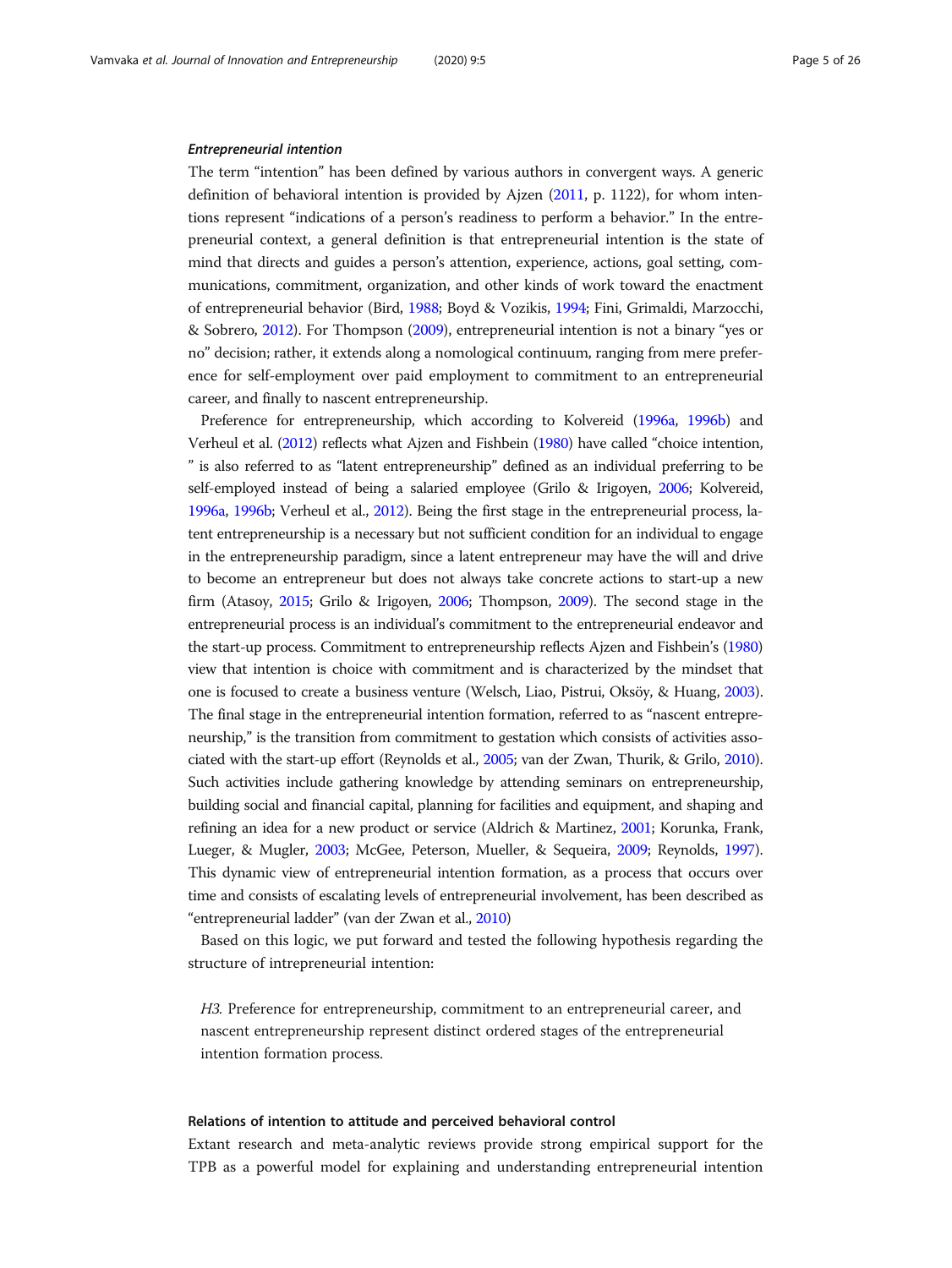<span id="page-5-0"></span>formation and behavior (Autio et al., [2001](#page-21-0); Engle et al., [2010](#page-22-0); Iakovleva, Kolvereid, & Stephan, [2011](#page-23-0); Liñán et al., [2011;](#page-24-0) Liñán & Chen, [2009;](#page-24-0) Liñán, Nabi, & Krueger, [2013](#page-24-0); Maes et al., [2014](#page-24-0); Schlaegel & Koenig, [2014\)](#page-24-0). The many studies that have examined the fit of the TPB in the domain of entrepreneurship have commonly concluded that both attitude and PBC are significant predictors of intention. Studies have been also conducted which attempted to disentangle the components of attitude and PBC so as to examine their relative importance in the prediction of intention. Across a variety of settings, perceived self-efficacy and affective attitude turned out to have a stronger relationship with intention as compared to perceived controllability (Ajzen, [2002](#page-21-0); Armitage & Conner, [2001](#page-21-0); Huang & Chen, [2015;](#page-23-0) Kraft et al., [2005\)](#page-23-0) and instrumental attitude (Conner, McEachan, Taylor, O'Hara, & Lawton, [2015](#page-22-0); Courneya et al., [2006;](#page-22-0) French et al., [2005](#page-22-0); Huang & Chen, [2015](#page-23-0); Keer, [2012;](#page-23-0) Kraft et al., [2005;](#page-23-0) Trafimow et al., [2004](#page-25-0)), respectively.

Within the domain of entrepreneurship, our literature review located a very limited number of studies exploring the potential differential effects of the components of attitude and PBC on entrepreneurial intention. Table 1 shows the correlations reported in these studies between entrepreneurial intention and the components of attitude and PBC, while Table [2](#page-6-0) shows the standardized  $\beta$  coefficients from the components of attitude and PBC to entrepreneurial intention.

Based on this evidence, the following hypotheses for the relations of entrepreneurial intention to attitude toward entrepreneurship and PBC were proposed:

H4. Affective attitude is a stronger predictor of entrepreneurial intention than instrumental attitude.

H5. Self-efficacy is a stronger predictor of entrepreneurial intention than perceived controllability.

## Gender effects on attitude, perceived behavioral control, and intention

Evidence exists that gender has a significant albeit weak effect on attitude and PBC (Haus et al., [2013](#page-23-0)). However, the findings concerning the effect of gender on entrepreneurial intention are somewhat contradictory. Shneor and Jenssen [\(2014](#page-24-0)) reviewed 51 articles covering analyses of 60 independent samples and found that 21 samples across studies identified a direct effect of gender on entrepreneurial intentions; 35 of the samples failed to detect such an effect, while the remaining samples were split by gender and traced gender differences. In another meta-analysis of 30 studies with 52,367 individuals from different countries conducted by Haus et al. [\(2013\)](#page-23-0), it was found that

Table 1 Correlations reported in the literature between entrepreneurial intention and the components of attitude and PBC

| Study                                       | Ν    | $AA \leftrightarrow I$ | $AA \leftrightarrow B$ | $PSF \leftrightarrow I$ | $PC \leftrightarrow 1$ |
|---------------------------------------------|------|------------------------|------------------------|-------------------------|------------------------|
| Goethner et al. (2009)                      | 496  | O 51                   | 0.22                   |                         |                        |
| Tognazzo, Gianecchini, and Gubitta (2017)   | 1589 |                        |                        | 0.57                    | 0.47                   |
| Brändle, Berger, Golla, and Kuckertz (2018) | 753  |                        |                        | 0.20                    | 0.13                   |

N sample size, AA affective attitude, IA instrumental attitude, PSE perceived self-efficacy, PC perceived controllability, I intention. "↔" denotes correlation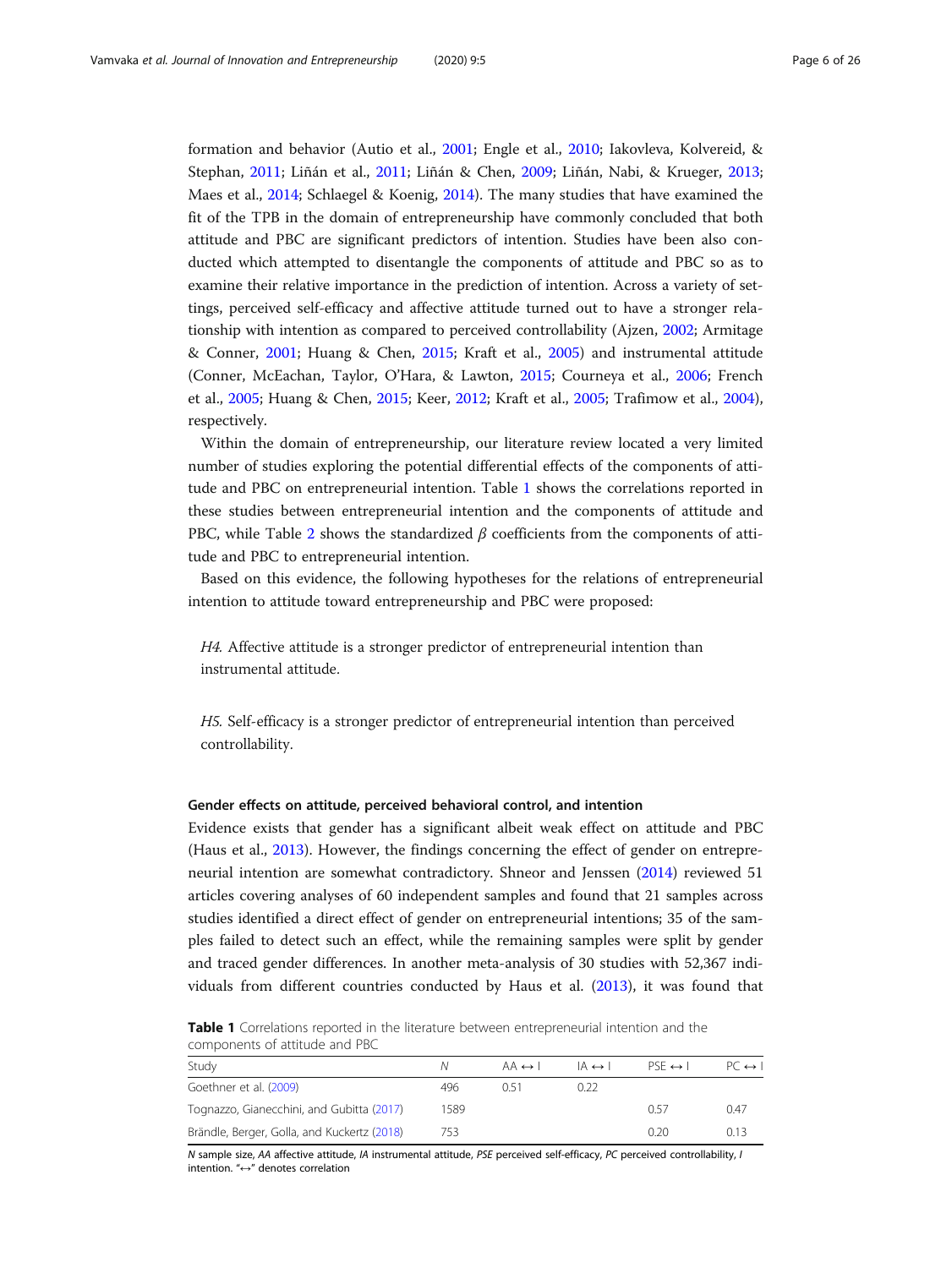Botsaris and Vamvaka [\(2016](#page-21-0)) 227 0.63 0.27

| and PBC to entrepreneurial intention |      |                    |                                      |                     |                    |  |  |  |
|--------------------------------------|------|--------------------|--------------------------------------|---------------------|--------------------|--|--|--|
| Study                                |      | $AA \rightarrow I$ | $\mathsf{IA} \rightarrow \mathsf{I}$ | $PSE \rightarrow 1$ | $PC \rightarrow 1$ |  |  |  |
| Goethner et al. (2009)               | 496  | $0.18$ to $0.32$   | $0.05$ to $0.06$                     |                     |                    |  |  |  |
| Farkas and Gubik (2013)              | 5677 |                    |                                      | O 94                | 037                |  |  |  |

<span id="page-6-0"></span>**Table 2** Standardized β coefficients reported in the literature from the components of attitude

N sample size, AA affective attitude, IA instrumental attitude, PSE perceived self-efficacy, PC perceived controllability, I intention. In the study of Farkas and Gubik [\(2013\)](#page-22-0), the construct used to represent controllability was locus of control, while some of the items assessing self-efficacy were actually measuring entrepreneurial self-efficacy. "→" denotes standardized β coefficient

Tognazzo et al. [\(2017\)](#page-25-0) 1589 0.15 to 0.18 0.04 to 0.05

gender had no significant direct effect on intention. A plausible explanation for these inconsistencies may be that in some studies, gender was treated as independent variable whose effect on intention was fully mediated by other intervening variables, while in other studies, gender was treated as a moderator variable (Shneor & Jenssen, [2014\)](#page-24-0).

Among studies which demonstrated a direct effect of gender on entrepreneurial intention are those by Zhao et al. ([2005](#page-25-0)), Shinnar et al. [\(2012](#page-24-0)), Schlaegel and Koenig [\(2014\)](#page-24-0), and Shirokova et al. [\(2016\)](#page-24-0), while studies in which attitude and/or PBC acted as mediating variables between gender and entrepreneurial intention include those by Kolvereid [\(1996b](#page-23-0)) and Maes et al. [\(2014](#page-24-0)). Significant moderating effects of gender were reported in the studies conducted by Shirokova et al. ([2016](#page-24-0)) and Shinnar et al. [\(2012](#page-24-0)). In the former study, gender moderated the relationship between entrepreneurial intention and nascent entrepreneurship which was found stronger for males than for females. In the latter study, gender moderated the relationship between perceived barriers and entrepreneurial intention, such that in the Western countries of USA and Belgium, men showed a stronger negative relationship compared with women, while in China, the opposite pattern was observed. In contrast to the studies of Shirokova et al. [\(2016](#page-24-0)) and Shinnar et al. ([2012](#page-24-0)), a study by Nowiński et al. ([2019](#page-24-0)) found no significant differences in the impact of entrepreneurial self-efficacy on the entrepreneurial intentions of female and male students.

Table 3 presents correlations reported in the literature between gender and the TPB constructs, while Table [4](#page-7-0) displays the standardized  $\beta$  coefficients from gender to the TPB constructs.

Based on the aforementioned literature, the following hypotheses were set up concerning the effects of gender.

H6. There exist significant but weak effects of gender on attitude, PBC, and entrepreneurial intention with the effect of gender on intention mediated by its proximal antecedents.

| <b>Rable 3</b> Correlations reported in the increature between genuer and the TFD Constructs |        |                                          |   |      |                |    |            |           |
|----------------------------------------------------------------------------------------------|--------|------------------------------------------|---|------|----------------|----|------------|-----------|
| Study                                                                                        | Ν      | Gender                                   | A | PBC. |                | AA | <b>PSF</b> | <b>NE</b> |
| Kolvereid (1996b)                                                                            | 143    | Male = 1. female = $0$ 0.13 0.13         |   |      | - 0.37         |    |            |           |
| Zhao et al. (2005)                                                                           | 265    | Male = 1, female = $2$                   |   |      | $-0.20$        |    |            |           |
| Schlaegel and Koenig (2014) 114,007 Male = 0, female = $1 -0.04 -0.04 -0.06 -0.11 -0.13$     |        |                                          |   |      |                |    |            |           |
| Shirokova et al. (2016)                                                                      | 70.164 | Male = 0. female = $1$                   |   |      | $-0.09 - 0.14$ |    |            | $-0.10$   |
| Zampetakis et al. (2017)                                                                     | 1800   | Male = 1, female = $2 -0.13 -0.17 -0.18$ |   |      |                |    |            |           |

Table 3 Correlations reported in the literature between gender and the TPB constructs

N sample size, A attitude, PBC perceived behavioral control, I intention, AA affective attitude, PSE perceived self-efficacy, NE nascent entrepreneurship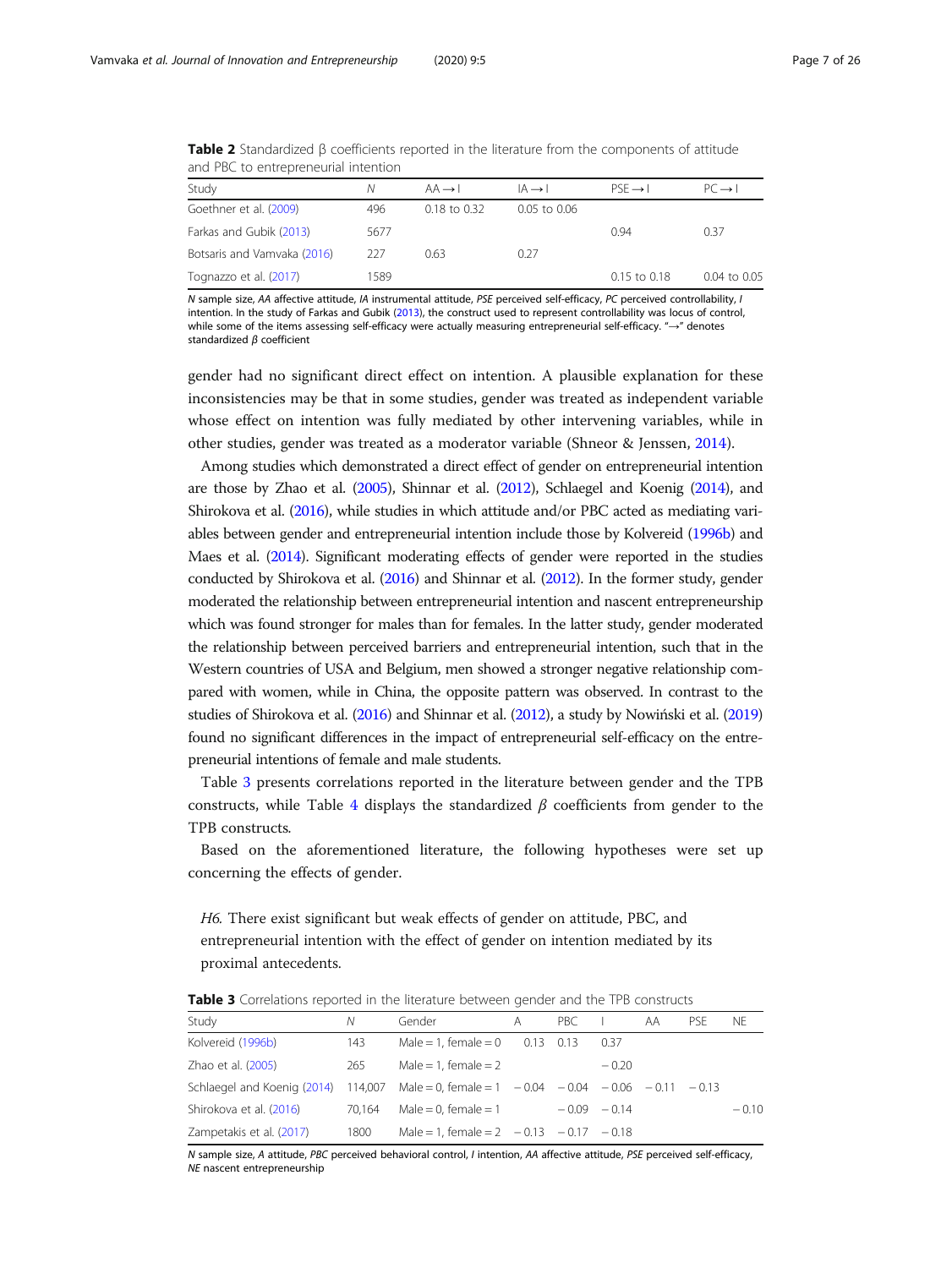| Study                       | Ν       | Gender                 |         | $G \rightarrow A$ $G \rightarrow PBC$ $G \rightarrow AA$ $G \rightarrow I$ |         |                |
|-----------------------------|---------|------------------------|---------|----------------------------------------------------------------------------|---------|----------------|
| Zhao et al. (2005)          | 265     | Male = 1, female = $2$ |         |                                                                            |         | $-0.17$        |
| Shinnar et al. (2012)       | 761     | Male = 1, female = $0$ |         |                                                                            |         | 0.063 to 0.167 |
| Schlaegel and Koenig (2014) | 114.007 | Male = 0. female = $1$ | $-0.04$ | $-0.04$                                                                    | $-0.10$ | $-0.05$        |
| Maes et al. (2014)          | 437     | Male = 0. female = $1$ | $-0.17$ | $-0.19$                                                                    |         |                |
| Shirokova et al. (2016)     | 70.164  | Male = 0, female = $1$ |         |                                                                            |         | $-0.01$        |

<span id="page-7-0"></span>Table 4 Standardized β coefficients reported in the literature from gender to the TPB constructs

N sample size, G gender, A attitude, PBC perceived behavioral control, AA affective attitude, I intention. "→" denotes standardized  $\beta$  coefficient

H7. The relations of intention to attitude and PBC are stronger for male students than for female students.

## Method

## Sample

The hypotheses of this cross-sectional study were tested using a convenience sample of 441 Greek tertiary education undergraduate information technology students attending University of Thessaly, in Greece. The academic staff members, who participated indirectly in the study by administering the questionnaire during their regular classes, were informed of the purpose and potential benefits of the research. All questionnaires were distributed and administered during class lectures (paper and pencil version) and were completed anonymously in the classroom to ensure confidentiality. Participation in the study was voluntary. Data were collected in the spring of 2016. Before the analyses were performed, data were checked and cleaned for missing data and out-of-range values or non-permitted values in the instrument. A total of 24 questionnaires were discarded as a result of this validation process, leaving 417 (191 males, 226 females) to be included in further analysis. The mean age and standard deviation of the students was  $20.9$  (SD = 1.9) years. The age range was 18–29 years old.

## Measures

The survey questionnaire was prepared based on validated and reliable measurement scales found in the literature. The items of the questionnaire along with their sources and their theoretically designated factors are presented in the [Appendix.](#page-20-0) All items were measured on a 7-point Likert scale ranging from  $i$  = total disagreement" to  $i$  = total agreement." A high score on an item indicated a high degree of agreement with the statement; a high score on a factor indicated more of the construct.

The two dimensions of attitude (affective and instrumental) were assessed with five items, four of which were from the Entrepreneurial Intention Questionnaire (Liñán & Chen, [2009\)](#page-24-0) and one of which was adopted from Maes et al. [\(2014\)](#page-24-0). The scale tapping the 3 components of intention (choice intention, commitment, and nascent entrepreneurship) contained 14 items, 4 of which were from Liñán and Chen [\(2009\)](#page-24-0), 4 were from Kolvereid and Isaksen [\(2006\)](#page-23-0), 3 were from Thompson [\(2009](#page-25-0)), 2 were from McGee et al. [\(2009](#page-24-0)), and 1 item was from van Gelderen et al. ([2008](#page-25-0)). The measure of PBC consisted of nine items out of which two were adopted from Guerrero, Lavín, and Álvarez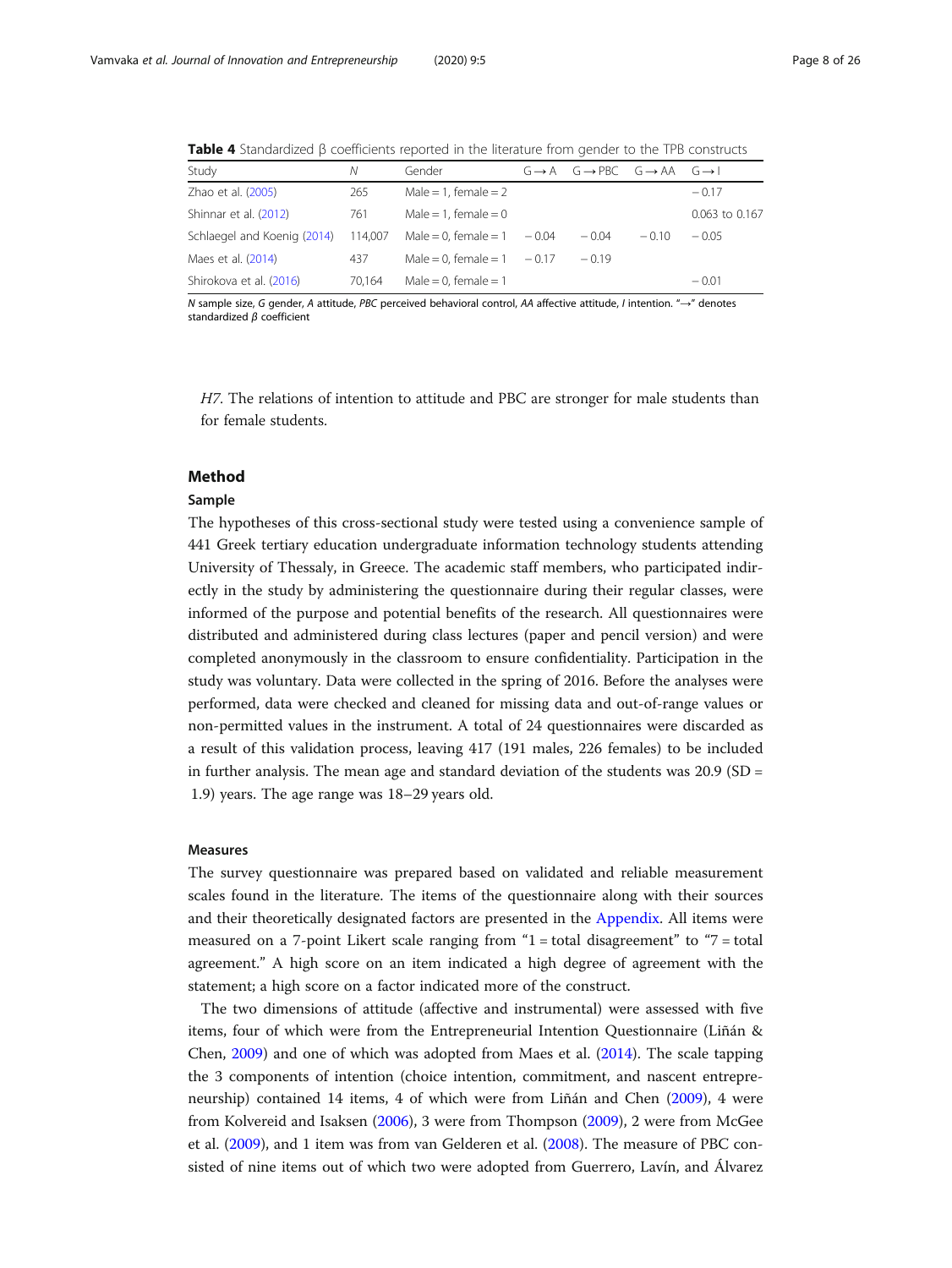([2009](#page-23-0)), three were taken from Kolvereid [\(1996b](#page-23-0)), two were obtained from Grundstén ([2004](#page-23-0)), and Autio et al. ([2001](#page-21-0)), one was adopted from Liñán and Chen [\(2009\)](#page-24-0), and one item was self-constructed.

# Statistical analyses

The hypotheses of our study were tested employing multi-group structural equations modeling using AMOS (Arbuckle, [2012\)](#page-21-0) with maximum likelihood estimation based on covariance matrix and raw data. Following researchers' recommendations (Hair, Black, Babin, & Anderson, [2010;](#page-23-0) Kline, [2010\)](#page-23-0), a two-step approach of SEM was adopted for the study. First, the measurement model was tested and validated by means of confirmatory factor analysis (CFA). The underlying structural model was then assessed. Fit indices used to determine goodness of fit included the ratio  $\chi^2/df$  (< 5 adequate fit (Kline, [2010;](#page-23-0) Marsh & Hovecar, [1985](#page-24-0))), the comparative fit index (CFI; > 0.90 adequate fit (Bentler, [1990](#page-21-0); Hu & Bentler, [1999](#page-23-0))), the Tucker-Lewis index (TLI; > 0.90 adequate fit (Hu & Bentler, 1999; Tucker & Lewis, [1973\)](#page-25-0)), and the root mean square error of approximation (RMSEA; < 0.08 reasonable fit, < 0.10 acceptable fit (Browne & Cudeck, [1993\)](#page-22-0)).

Because attitude, PBC, and intention are well-established constructs in the relevant literature, and their validity has been adequately documented both theoretically and empirically, competing measurement models of these constructs were comparatively assessed using CFA. CFA is a theory-driven modeling technique that can be used to conduct formal statistical tests for comparing alternative factorial structures of behavioral constructs with multiple indicators based on prior knowledge (Lahey et al., [2012](#page-23-0); Schreiber, Nora, Stage, Barlow, & King, [2006\)](#page-24-0). By asking the question "Is this the structure of this set of indicators?", CFA allows for testing multiple competing hypotheses regarding the dimensionality of a construct, thus gaining deeper insights into its structure, especially if the competing models are derived from related theory about the structure of the construct (Smith, [2007](#page-25-0)). Nested models were compared using chi-square difference tests, while non-nested models were compared using the Akaike information criterion (AIC) and the expected cross-validation index (ECVI), with lower values of AIC and ECVI generally indicating a better-fitting model than do larger values (Brown, [2006](#page-22-0); Hagenaars & McCutcheon, [2002;](#page-23-0) Kaplan, [2000](#page-23-0)).

A fundamental assumption of the maximum likelihood estimation of structural equation models is that the data are sampled from a multivariate normal distribution. While all of the 28 observed variables (items) involved in the analyses exhibited univariate normality since their skewness and kurtosis values ranged within the threshold ± 1.5, multivariate normality was violated as evidenced by Mardia's normalized coefficient of multivariate kurtosis which was found equal to 47.732. Thus, the dataset was analyzed for multivariate outliers with the Mahalanobis distance, and as a result, 67 surveys were deleted, leaving a sample size of 350. Mardia's statistic for the new complete dataset and each of its 2 subgroups by gender was less than 15 suggesting moderate departure from multivariate normality (Cunha, [2012;](#page-22-0) Hong, Peng, O'Neil, & Wu, [2013](#page-23-0); McMurtry, [2004;](#page-24-0) Woodard, Salthouse, Godsall, & Green, [1996\)](#page-25-0). Thus, maximum likelihood estimation was considered appropriate to analyze our datasets, since our structural equations models are theory-driven and sample size is reasonably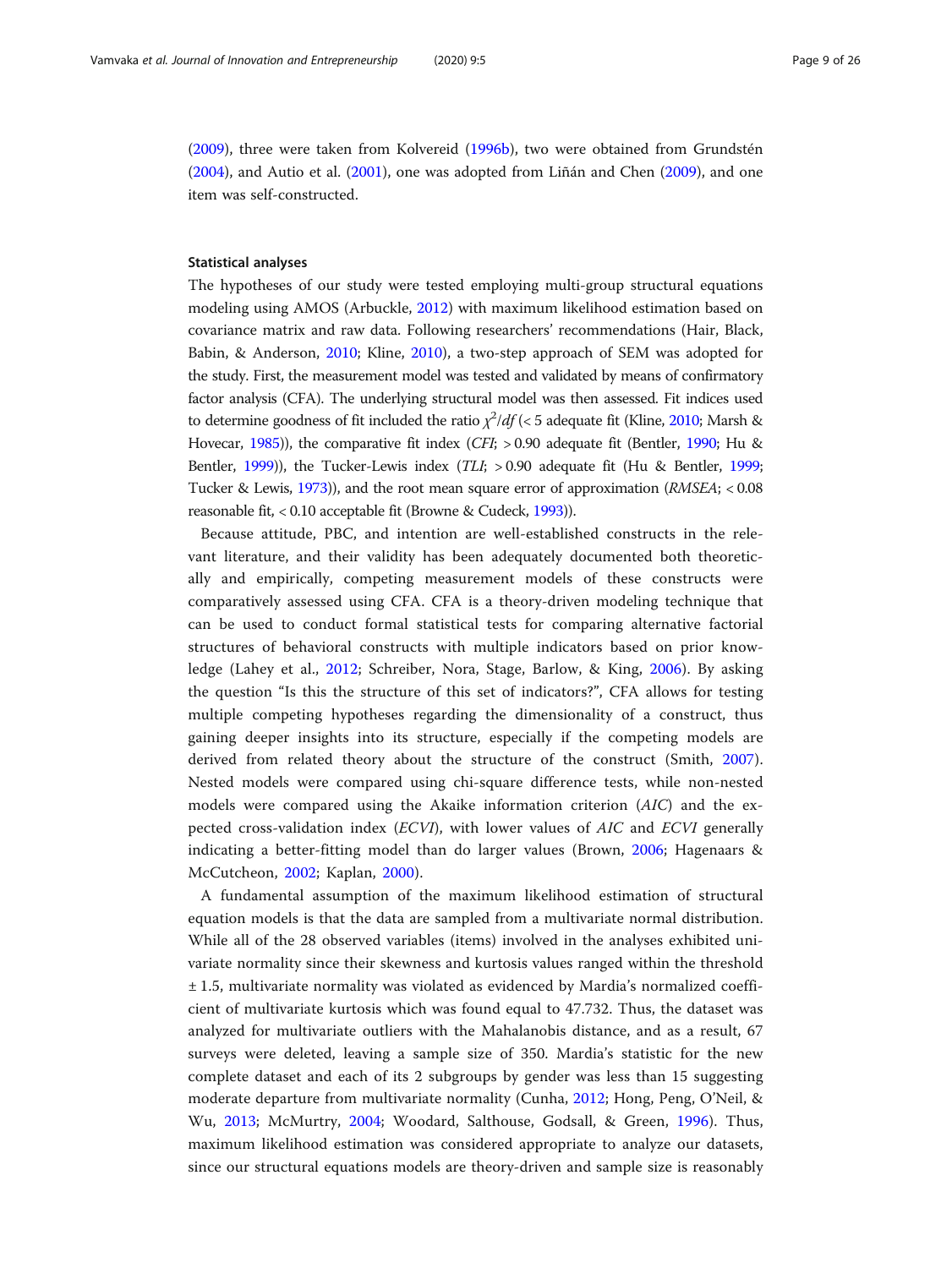large (Curran, West, & Finch, [1996;](#page-22-0) DiLalla, [2000](#page-22-0); Huba & Harlow, [1987;](#page-23-0) Olsson, Foss, Troye, & Howell, [2000;](#page-24-0) Wang, Fan, & Willson, [1996](#page-25-0); Weston & Gore, [2006\)](#page-25-0).

# Results

# The measurement model

The validity and reliability of our measures were examined using CFA, in which each of the 28 measurement items was allowed to load on only its a priori factor, while the error terms associated with each item were assumed to be uncorrelated. The alternative models tested, along with their fit statistics for comparison, are presented in Table 5.

The AIC and ECVI values in Table [1](#page-5-0) indicate that the best fitted model was model 0, in which attitude consisted of two components—instrumental attitude and affective attitude; PBC comprised of two factors—perceived self-efficacy and perceived controllability; and entrepreneurial intention was represented by three factors—choice intention, commitment to entrepreneurship, and nascent entrepreneurship. The best fitted model 0 had a good fit to the data in an absolute sense  $(\chi^2/df = 2.3, TLI = 0.94,$  $CFI = 0.95$ ,  $RMSEA = 0.060$ . However, the above goodness-of-fit indices were achieved by allowing the error terms of three pairs of items to correlate. This was considered acceptable on the basis of the corresponding modification indices, the similarities in the content and wording of the items involved, and the fact that the correlated residuals were associated with indicators of the same construct (Evans, Glendon, & Creed, [2007](#page-22-0); Joreskog & Sorbom, [1988\)](#page-23-0). Moreover, the model with uncorrelated residuals represented a significantly worse fit to the data than the model with correlated residuals  $(\Delta \chi^2 = 330.794, \Delta df = 3, p < 0.001)$ . In the best fitted model, all factor loadings were significant and well above 0.50 (Hair et al., [2010](#page-23-0)), ranging between 0.63 and 0.93. Moreover, the squared multiple correlations of all indicators ranged from 0.40 to 0.86,

| Model                              | AIC      | <b>ECVI</b> |
|------------------------------------|----------|-------------|
| Model 0                            | 898.387  | 2.574       |
| ATT: two components-IA, AA         |          |             |
| PBC: two components-PSE, PC        |          |             |
| INT: three components-CI, COM, NAS |          |             |
| Model 1                            | 924.287  | 2.648       |
| ATT: one component                 |          |             |
| PBC: two components-PSE, PC        |          |             |
| INT: three components-CI, COM, NAS |          |             |
| Model 2                            | 898.549  | 2.575       |
| ATT: two components-IA, AA         |          |             |
| PBC: one component                 |          |             |
| INT: three components-CI, COM, NAS |          |             |
| Model 3                            | 1417.621 | 4.062       |
| ATT: two components-IA, AA         |          |             |
| PBC: two components-PSE, PC        |          |             |
| INT: one components                |          |             |

Table 5 Competing factor models of attitude, perceived behavioral control, and intention

IA instrumental attitude, AA affective attitude, PSE perceived self-efficacy, PC perceived controllability, CI choice intentions, COM commitment to entrepreneurship, NAS nascent entrepreneurship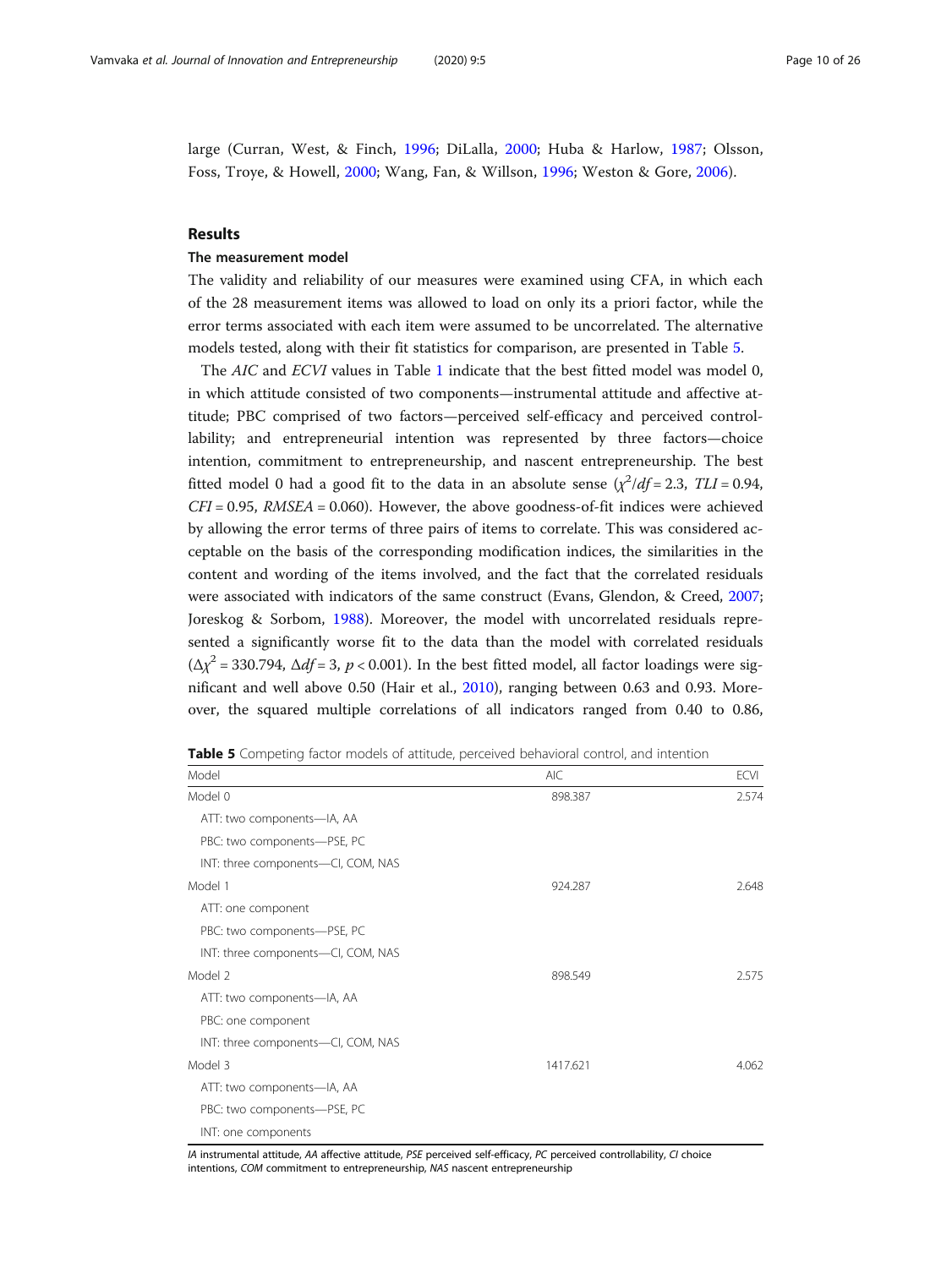indicating that a large proportion of variance was accounted for in each indicator by its underlying factor.

Having verified a satisfactory measurement model, scale scores were obtained by taking the average of the items for each scale. Table 6 reports the Cronbach alpha reliabilities, the average variances extracted (AVE), and the correlations for the seven latent variables identified from the measurement model. As can be seen in Table 6, the correlations of the dimensions of attitude and PBC with intention are similar in pattern with those reported in the literature. Note that the dimensions of attitude seem to be more strongly related to the dimensions of intention than the dimensions of PBC. The data in Table 6 show also that internal consistency coefficients (Cronbach's alpha) of all individual latent variables exceeded the recommended threshold level of 0.70, ranging between 0.81 and 0.95, suggesting that the measures for the constructs were highly reliable (Chin, [1998](#page-22-0); Field, [2005;](#page-22-0) Nunnally & Bernstein, [1994\)](#page-24-0).

Next, convergent and discriminant validity were tested using AVE and the Fornell and Larcker ([1981](#page-22-0)) criterion. As evident in Table 6, convergent validity was supported as all AVE values were higher than the acceptable threshold 0.5. Discriminant validity was also confirmed, since, with only one exception, the square root of the AVE from each construct (shown on the diagonal in Table 6) is greater than the correlations in the corresponding row and column. The only exception was the correlation between perceived self-efficacy and perceived controllability which turned out to be slightly greater than the minimum of the two AVE values for the corresponding constructs. However, this finding is consistent with Ajzen's ([2002\)](#page-21-0) view that perceived self-efficacy and perceived controllability are two separate constructs, yet comprising together the higher-order concept of PBC.

These results verify hypotheses H1, H2, and H3 and are consistent with the view that attitude, PBC, and intention should not be considered, nor measured, as unidimensional constructs. Thus, treating and using their dimensions as distinct variables in a structural model is justified.

In a paper focusing on the structural relationships among behavioral beliefs, attitude, and intention, Botsaris and Vamvaka ([2016](#page-21-0)) have provided evidence for the factorial validity and reliability of the scales used in our study to assess attitude and intention, as

| behavioral control, and intention |          |            |        |                |        |        |        |        |        |
|-----------------------------------|----------|------------|--------|----------------|--------|--------|--------|--------|--------|
| Construct                         | $\alpha$ | <b>AVE</b> |        | $\mathfrak{D}$ | 3      | 4      | 5      | 6      | 7      |
| Attitude                          |          |            |        |                |        |        |        |        |        |
| 1. Instrumental attitude          | 0.82     | 0.70       | (0.83) |                |        |        |        |        |        |
| 2. Affective attitude             | 0.86     | 0.68       | 0.75   | (0.82)         |        |        |        |        |        |
| Perceived behavioral control      |          |            |        |                |        |        |        |        |        |
| 3. Perceived self-efficacy        | 0.93     | 0.70       | 0.53   | 0.58           | (0.84) |        |        |        |        |
| 4. Perceived controllability      | 0.81     | 0.60       | 0.48   | 0.54           | 0.85   | (0.77) |        |        |        |
| Intention                         |          |            |        |                |        |        |        |        |        |
| 5. Choice intention               | 0.86     | 0.57       | 0.67   | 0.75           | 0.63   | 0.57   | (0.76) |        |        |
| 6. Commitment to entrepreneurship | 0.95     | 0.76       | 0.57   | 0.72           | 0.59   | 0.52   | 0.69   | (0.87) |        |
| 7. Nascent entrepreneurship       | 0.88     | 0.58       | 0.43   | 0.48           | 0.43   | 0.40   | 0.47   | 0.55   | (0.76) |

Table 6 Reliabilities, average variances extracted, and interrelations among attitude, perceived behavioral control, and intention

SD standard deviation, α Cronbach's alpha, AVE average variances extracted. Numbers within parentheses are the square roots of the AVEs. All correlations are significant at 0.001 level (two-tailed)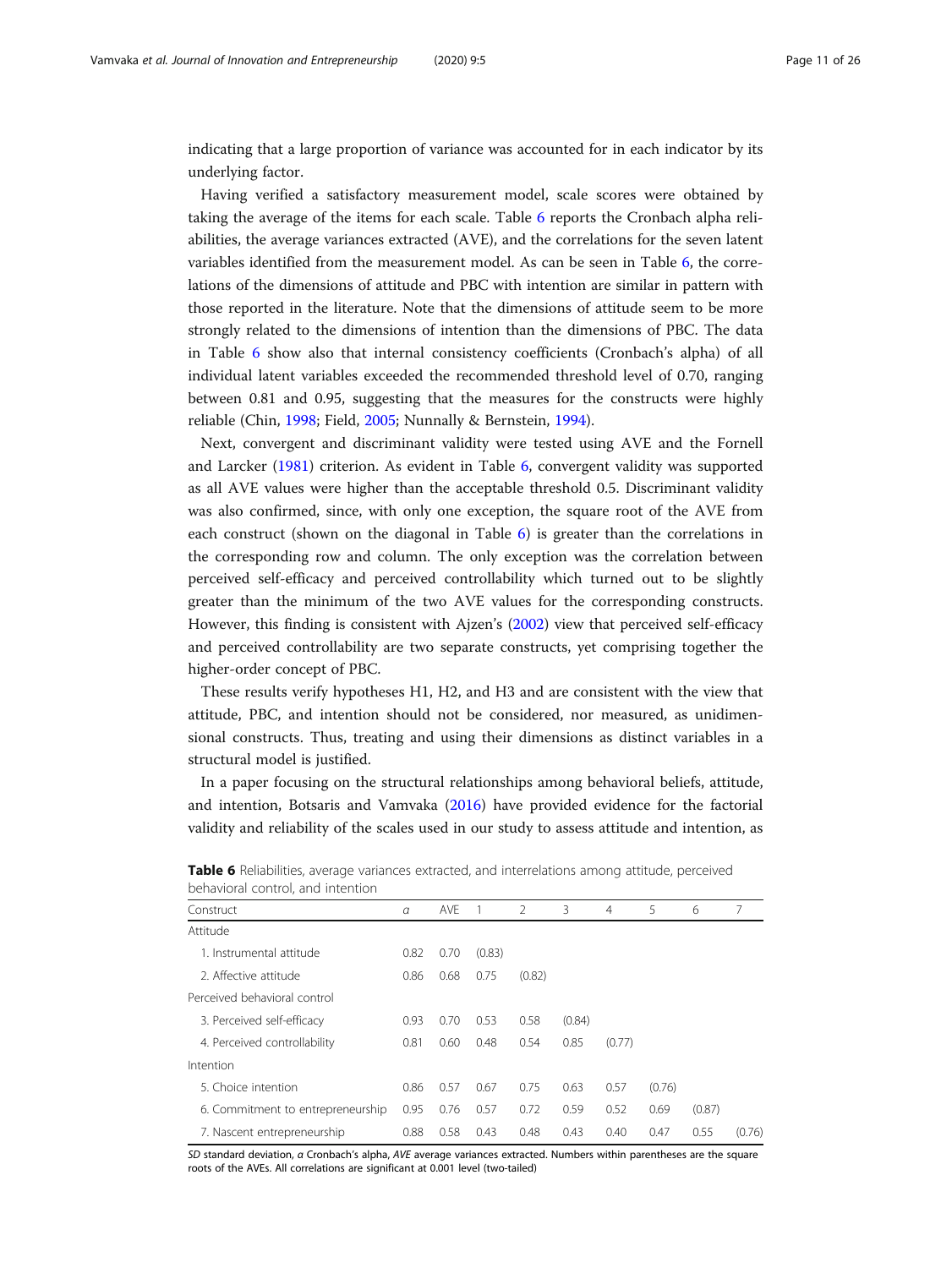predicted in our hypotheses H1 and H3. However, in their study, Botsaris and Vamvaka ([2016](#page-21-0)) examined the dimensionality of each of the two constructs—attitude and intention—separately, while the constructs examined in our study—attitude, intention, and PBC—were all included in one measurement model. Moreover, our study adds to the results of Botsaris and Vamvaka [\(2016](#page-21-0)) by providing evidence for the convergent and discriminant validity of the entrepreneurial constructs under investigation.

# The structural model

Having ascertained that the measurement model was valid, we then evaluated the structural model, proceeding in two steps. First, the hypothesized theoretical model of entrepreneurial intention was tested, and in a second step, this model was trimmed by deleting non-significant paths (critical ratio < 1.96). In the hypothesized theoretical model, direct paths were allowed from the dimensions of attitude and PBC, which are seen as proximal intention predictors (Fishbein & Ajzen, [2010](#page-22-0)), to choice intention, commitment to an entrepreneurial career, and nascent entrepreneurship. As choice intention is considered to be predominant over behavioral intention (Botsaris & Vamvaka, [2016;](#page-21-0) Kolvereid, [1996a](#page-23-0); Verheul et al., [2012\)](#page-25-0), direct paths were also postulated from choice intention to commitment to an entrepreneurial career and nascent entrepreneurship. Finally, it was hypothesized that commitment to an entrepreneurial career exerts a direct effect on nascent entrepreneurship on the basis of the view that intention is assumed to be the immediate antecedent of behavior for which nascent entrepreneurship acts as a natural proxy (Baliamoune-Lutz & Garello, [2015\)](#page-21-0).

The hypothesized theoretical model fitted the data adequately. However, not all postulated direct paths from the dimensions of attitude and PBC to the dimensions of intention were statistically significant, and therefore, a sequence of models were tested by removing one non-significant path at a time from the hypothesized theoretical model. The model with all non-significant paths removed is depicted in Fig. [1.](#page-12-0) This model had a very good fit to the data  $(\chi^2/df = 2.3, TLI = 0.94, CFI = 0.95, RMSEA = 0.060)$ .

As shown in Fig. [1,](#page-12-0) the significant paths were from affective attitude to choice intention ( $\beta$  = 0.73,  $p$  < 0.001) and commitment ( $\beta$  = 0.35,  $p$  = 0.005), from instrumental attitude to nascent entrepreneurship ( $\beta$  = 0.17, p = 0.03), from self-efficacy to choice intention ( $\beta = 0.24$ ,  $p < 0.001$ ), from choice intention to commitment ( $\beta = 0.47$ ,  $p <$ 0.001), and from commitment to nascent entrepreneurship ( $\beta$  = 0.49, p < 0.001). The path coefficient from controllability to nascent entrepreneurship, equal to  $\beta = 0.11$ , was marginally significant ( $p = 0.07$ ). As it follows from Fig. [1,](#page-12-0) the direct effects of the dimensions of attitude on the dimensions of intention are similar in pattern with those reported in the literature, and this is also the case for the dimensions of PBC. Note also that different dimensions of attitude and PBC affect different dimensions of intention through different direct and indirect paths.

Table [7](#page-13-0) reports the total effects for those paths found significant in the final model. As can be observed in Table [7](#page-13-0), affective attitude, in terms of total effects, had the strongest influence on intention followed by perceived self-efficacy. Perceived controllability was the least significant predictor of intention. These results verify hypotheses H4 and H5 and are consistent with those reported in the literature (Goethner et al., [2009](#page-22-0);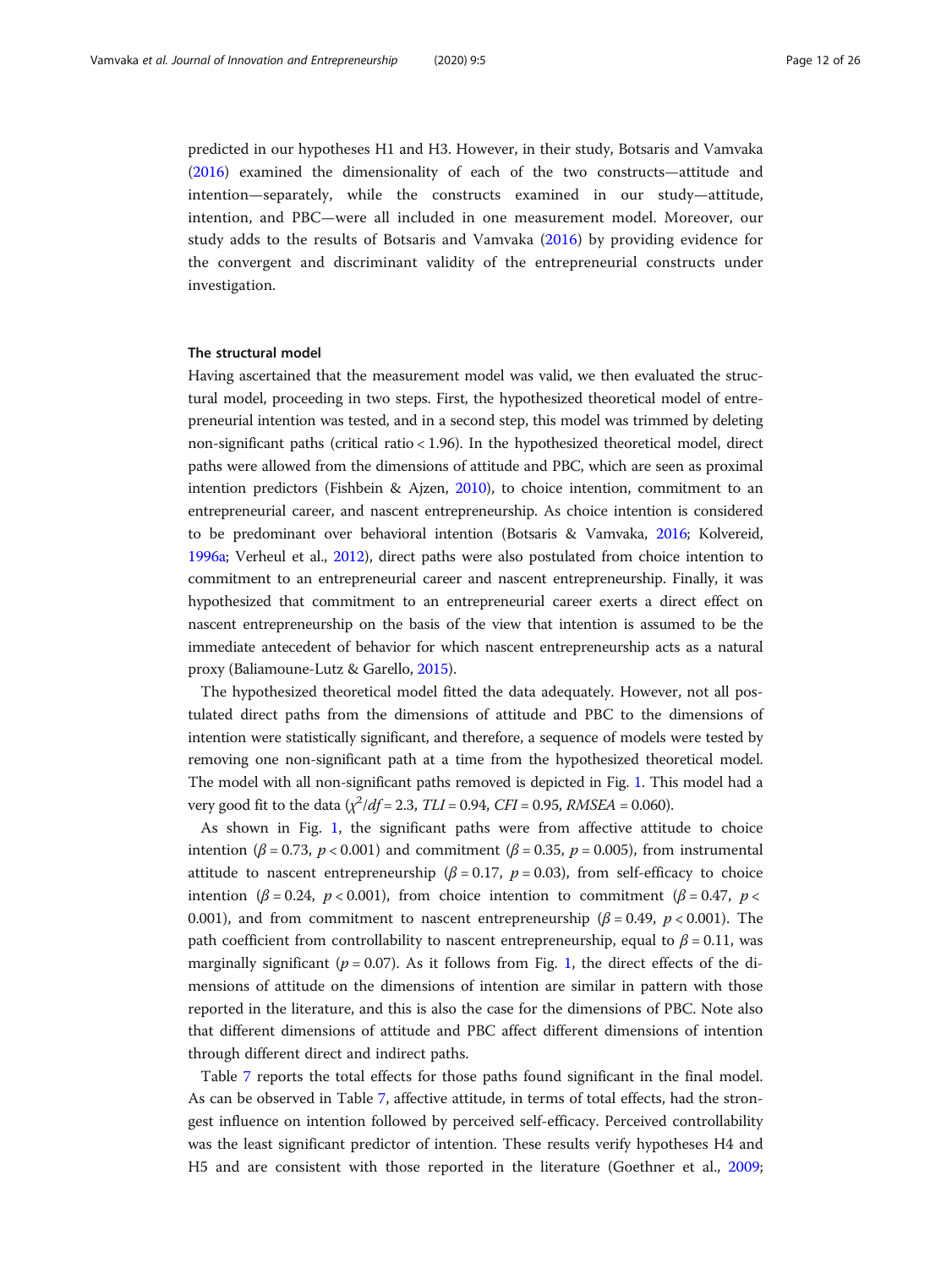<span id="page-12-0"></span>

Tognazzo et al., [2017\)](#page-25-0). Overall, the model accounted for 83.1%, 63.1%, and 47.3% of the variance in choice intention, commitment to an entrepreneurial career, and nascent entrepreneurship, respectively.

To highlight the importance (in terms of explanatory power for intention) of specifying the dimensions of the TPB variables as latent constructs (i.e., error free) instead of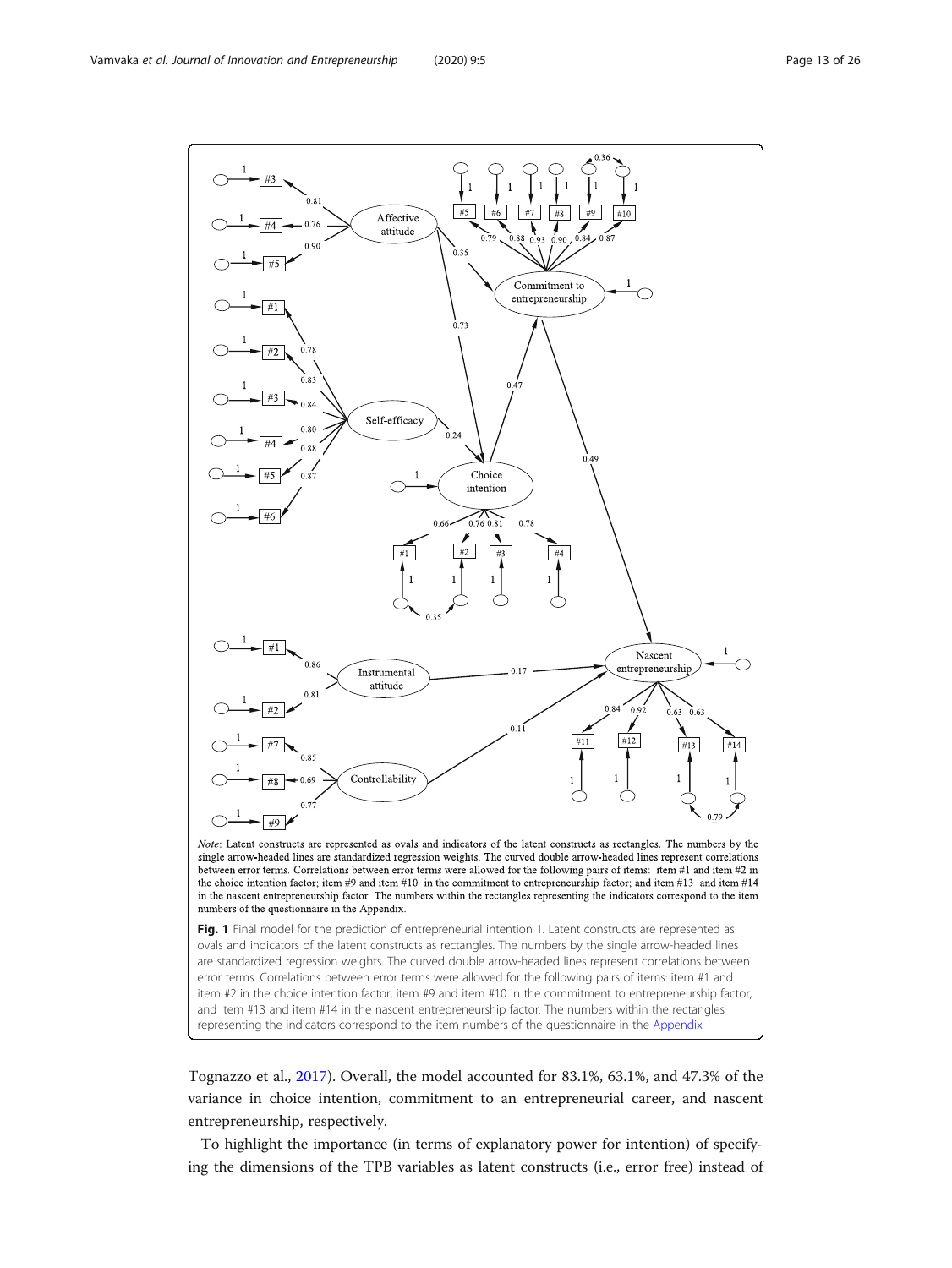| <b>I WAS A</b> TU CONTROLLED OF MILITARY WITH PUTCHTUM MUTTOTION COTTLINUT OTT INTERFERING |                 |       |                                  |                       |  |  |
|--------------------------------------------------------------------------------------------|-----------------|-------|----------------------------------|-----------------------|--|--|
| Construct                                                                                  | Controllability |       | Self-efficacy Affective attitude | Instrumental attitude |  |  |
| Choice intention                                                                           | 0.000           | 0.264 | 0676                             | 0.000                 |  |  |
| Commitment to entrepreneurship                                                             | 0.000           | 0.130 | 0.672                            | 0.000                 |  |  |
| Nascent entrepreneurship                                                                   | 0.096           | 0054  | 0.278                            | 0.140                 |  |  |

<span id="page-13-0"></span>**Table 7** Total effects of attitude and perceived behavioral control on intention

using summative scores as observed variables, an additional model was tested in which the dimensions of the TPB constructs were measured as averages of their respective indicators. This additive model explained much less of the variation in choice intention (63%), commitment to an entrepreneurial career (59.1%), and nascent entrepreneurship (33.7%) than the latent model. Another model was also estimated in which the dimensions of attitude and PBC were averaged to produce an overall score for each of these two constructs. The explanatory power of this entangled model was marginally lower than that of the additive model (choice intention, 61.9%; commitment to an entrepreneurial career, 55.8%; nascent entrepreneurship, 32.5%). These results suggest that the most significant contribution of conceptualizing the constructs involved in a model as latent variables measured by observable indicators lies on obtaining a robust model with much better fitting performance than the additive model, while the major contribution of disentangling the dimensions of the constructs lies on the identification of those dimensions which are most important for predicting the outcome variables.

# Gender differences in the levels of and the interrelations among attitude, perceived behavioral control, and intention

Table 8 presents the correlations among gender, attitude, PBC, and intention. As can be seen in Table 8, the correlations of gender  $(0 = male, 1 = female)$  with attitude, PBC, and intention are in the expected direction (i.e., negative) and fall within the range of those reported in the literature.

Table [9](#page-14-0) presents the means and standard deviations of the constructs examined in this study by gender. The data in Table [9](#page-14-0) show that relative to women, men have more positive attitudes toward entrepreneurship, report higher levels of perceived behavioral control, have a higher preference for entrepreneurship, and are more strongly committed to entrepreneurship and more engaged in gestation activities associated with business start-up. However, significant effects of gender were obtained only for perceived

|                |                                |         | 2    | 3    | 4    | 5.   | 6    |      | 8    |
|----------------|--------------------------------|---------|------|------|------|------|------|------|------|
|                | Gender                         | 1.00    |      |      |      |      |      |      |      |
| $\mathcal{P}$  | Instrumental attitude          | $-0.08$ | 1.00 |      |      |      |      |      |      |
| 3              | Affective attitude             | $-0.08$ | 0.75 | 1.00 |      |      |      |      |      |
| 4              | Perceived self-efficacy        | $-0.10$ | 0.53 | 0.58 | 1.00 |      |      |      |      |
| 5              | Perceived controllability      | $-0.10$ | 0.48 | 0.54 | 0.85 | 1.00 |      |      |      |
| 6              | Choice intention               | $-0.08$ | 0.67 | 0.75 | 0.63 | 0.56 | 1.00 |      |      |
| $\overline{7}$ | Commitment to entrepreneurship | $-0.07$ | 0.57 | 0.72 | 0.59 | 0.52 | 0.69 | 1.00 |      |
| 8              | Nascent entrepreneurship       | $-0.09$ | 0.43 | 0.48 | 0.43 | 0.40 | 0.47 | 0.55 | 1.00 |

Table 8 Correlations among gender, attitude, perceived behavioral control and intention

 $0 =$ male,  $1 =$  female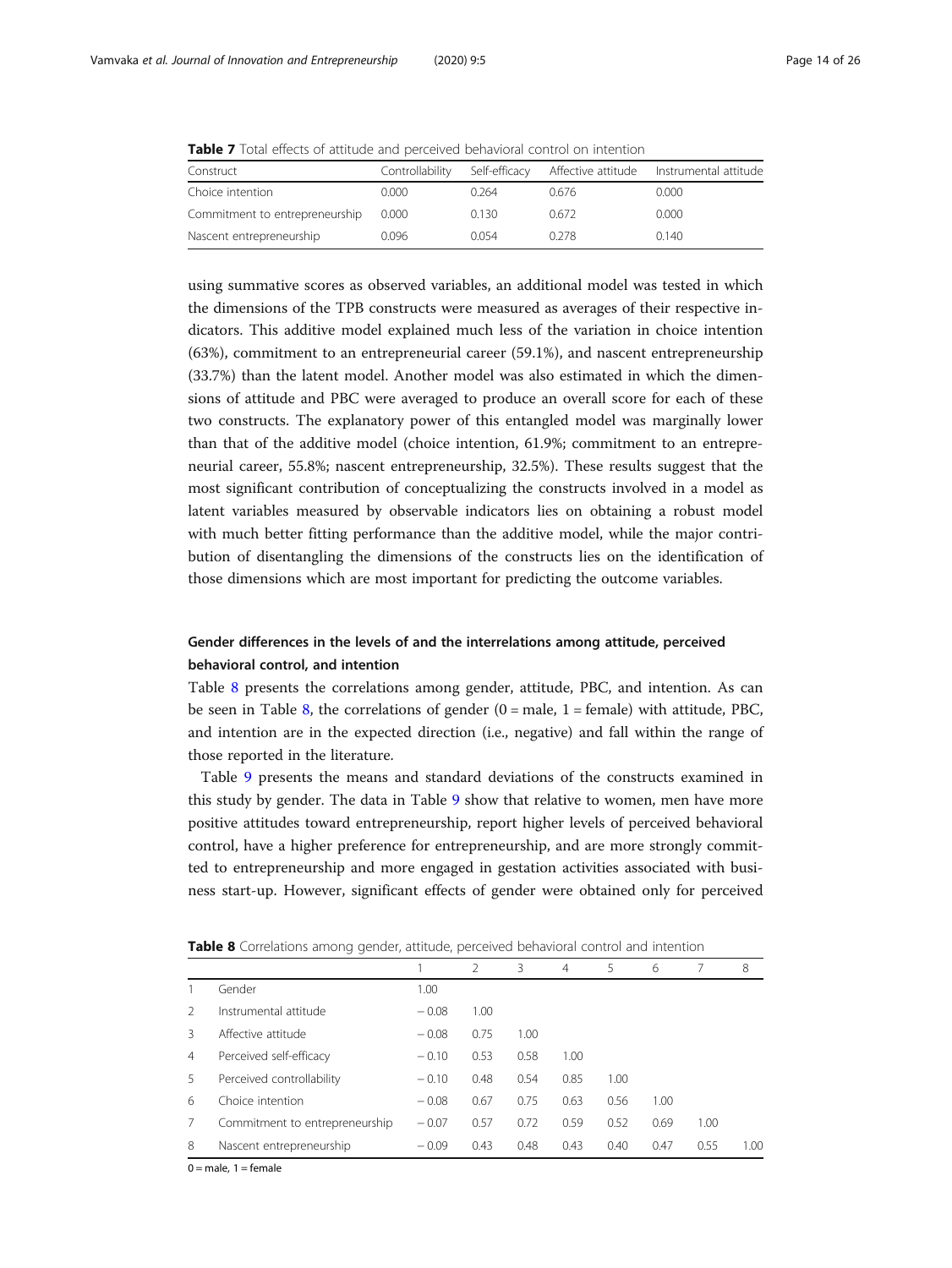| Construct                         | Males |      | Females |      |  |
|-----------------------------------|-------|------|---------|------|--|
|                                   | Mean  | SD.  | Mean    | SD   |  |
| Attitude                          |       |      |         |      |  |
| 1. Instrumental attitude          | 4.51  | 1.46 | 4.30    | 1.31 |  |
| 2. Affective attitude             | 4.74  | 1.52 | 4.52    | 1.41 |  |
| Perceived behavioral control      |       |      |         |      |  |
| 3. Perceived self-efficacy        | 3.93  | 1.29 | 3.69    | 1.25 |  |
| 4. Perceived controllability      | 3.98  | 1.34 | 3.70    | 1.27 |  |
| Intention                         |       |      |         |      |  |
| 5. Choice intention               | 3.99  | 1.42 | 3.77    | 1.48 |  |
| 6. Commitment to entrepreneurship | 3.95  | 1.60 | 3.73    | 1.55 |  |
| 5. Nascent entrepreneurship       | 2.75  | 1.47 | 2.49    | 1.37 |  |

<span id="page-14-0"></span>Table 9 Means and standard deviations of attitude, perceived behavioral control, and intention by gender

SD standard deviation

controllability (t (348) = 1.968,  $p = 0.050$ ). The effect of gender on perceived self-efficacy the other component of PBC—approached statistical significance (t (348) = 1.804,  $p =$ 0.072). The difference between males and females in nascent entrepreneurship activities approached also significance (t  $(348) = 1.664$ ,  $p = 0.097$ ). These effects were confirmed by testing a structural equations model derived by including gender in the model illustrated in Fig. [1](#page-12-0) and placing seven direct paths between gender and the other constructs in the model. The results of the analysis showed a significant but weak direct path from gender to perceived controllability ( $\beta$  = -0.12, critical ratio = 1.988,  $p$  = 0.047). The direct path from gender to perceived self-efficacy approached statistical significance ( $\beta$  = -0.10, critical ratio = 1.825,  $p = 0.068$ ), while the remaining five direct paths turned out to be nonsignificant. These effects of gender are consistent in size and pattern with most of the findings provided in the literature (e.g., Haus et al., [2013](#page-23-0)) and support hypothesis H6 that there exist significant but weak effects of gender on entrepreneurial intention and its proximal predictors favoring males. As predicted in hypothesis H6, the effects of gender on entrepreneurial intention were fully mediated by PBC.

In order to examine the potential moderating effects of gender on the relationships among attitude, PBC, and intention, we split the sample into two groups (male, female) and used a two-stage multi-group comparison approach as suggested in the literature (Brown, [2015](#page-22-0); Canel & Voltmer, [2014](#page-22-0); Maitland, Dixon, Hultsch, & Hertzog, [2001](#page-24-0); Manganari, Siomkos, Rigopoulou, & Vrechopoulos, [2011](#page-24-0); Myers, Calantone, Page Jr., & Taylor, [2000](#page-24-0); Steenkamp & Baumgartner, [1998](#page-25-0); Wang, [2017\)](#page-25-0). First, measurement invariance was tested across gender by specifying the same factorial structure (i.e., the same pattern of fixed and free factor loadings) for each group (configural invariance) and, then, equating the factor loadings in the two groups (metric invariance). Second, following measurement invariance, structural invariance was tested by comparing a hierarchical sequence of nested models derived by constraining pairs of path coefficients to be equal across the two groups, one pair at a time. Nested models were compared using the chi-square difference test.

While measurement invariance was established, structural invariance was not supported across gender inasmuch as the path coefficient from commitment to nascent entrepreneurship was significantly stronger ( $\Delta \chi^2$  = 3.877,  $\Delta df$  = 18, p = 0.049) for males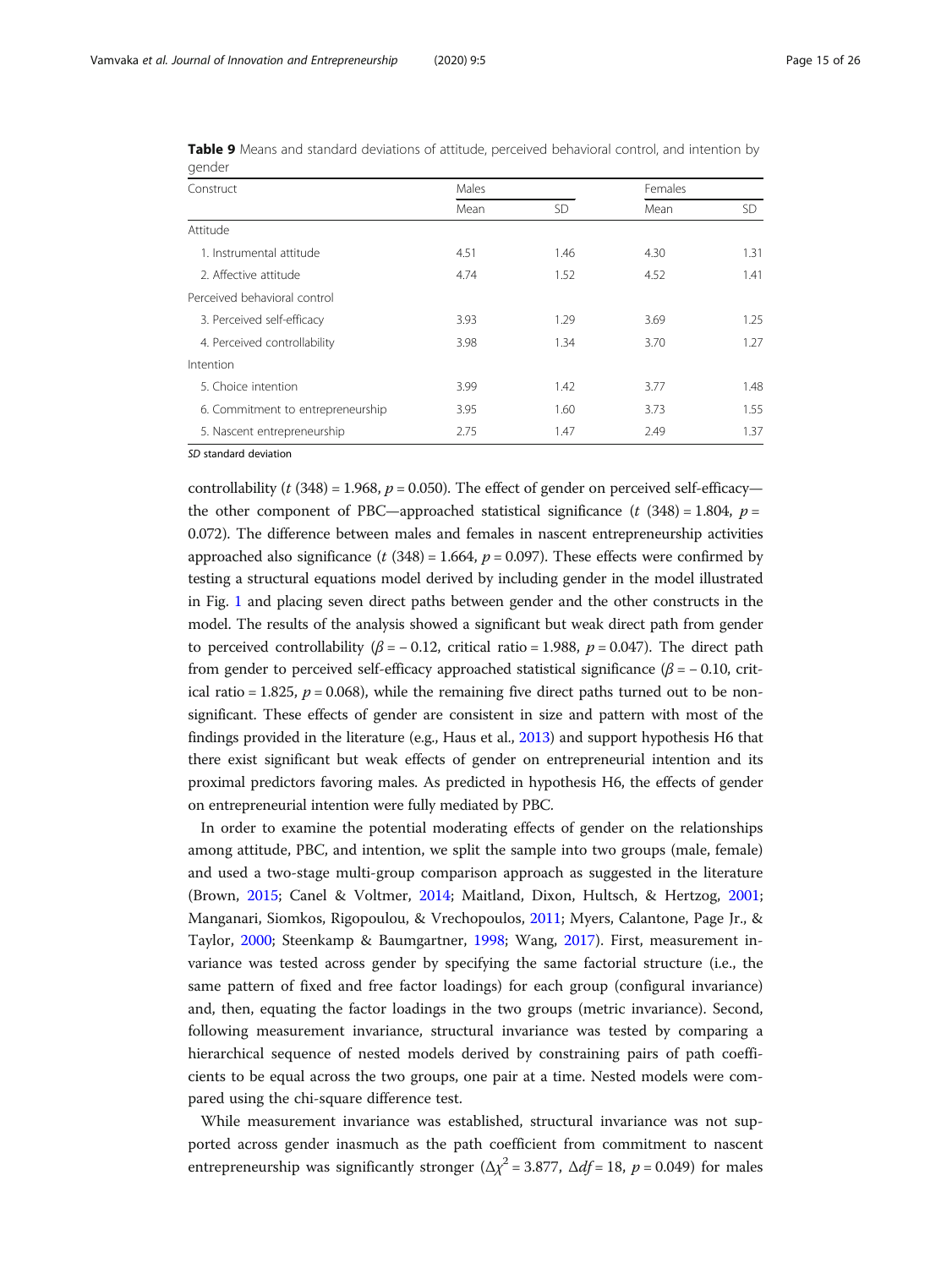$(\beta = 0.56)$  than for females ( $\beta = 0.45$ ). This moderating effect of gender is consistent with that reported in the study of Shirokova et al. ([2016\)](#page-24-0) and verifies hypothesis H7.

# **Discussion**

The main aim of this research was to determine the independent and moderating effects of gender on the dimensions of attitude toward entrepreneurship, perceived behavioral control, and entrepreneurial intention.

Concerning the dimensionality of the constructs examined in the study, our results were consistent with theoretical speculations and prior empirical research and show that the TPB constructs under investigation are multidimensional. Although the TPB predictors of intention were traditionally conceptualized and measured as one-dimensional constructs, Ajzen [\(2006\)](#page-21-0), who developed the TPB, suggested that each of the proximal predictors of intention in his model comprises two dimensions which should be treated and measured separately (for measurement issues, see also Francis et al., [2004](#page-22-0)). In line with this reconceptualization of the TPB model, which has been labeled "two-component" model of the TPB (Conner & Sparks, [1995\)](#page-22-0), our findings confirmed that attitude is best conceptualized as consisting of two components: one affective and one instrumental component. The construct of PBC is best described by a two-factor solution, with the one factor representing perceived controllability and the other factor perceived self-efficacy; the latter measured with items assessing perceived difficulty and perceived confidence. In the complete twocomponent TPB model, subjective norm—which is not examined in this research—is also composed of two components: an injunctive component and a descriptive component. Moreover, our results showed that entrepreneurial intention is best represented by three factors—choice intention, commitment to entrepreneurship, and nascent entrepreneurship. A few studies have so far investigated the factorial validity of the complete "two-component" TPB model, and even fewer have attempted to compare the predictive ability of these components on intention (e.g., Courneya et al., [2006](#page-22-0); Huang & Chen, [2015](#page-23-0); Yap et al., [2013](#page-25-0)). The results of these studies, which were mostly concentrated on predicting health and exercise behavior, indicate that the complete two-component TPB model fits the data better than the traditional TPB model does (Huang & Chen, [2015\)](#page-23-0). None of the studies applying the complete "two-component" TPB model, however, have attempted to disentangle the factors comprising entrepreneurial intention, as our research did.

Furthermore, our findings revealed interesting structural relationships regarding the relative importance of the components of attitude and PBC in the prediction of the components of intention. The direct and indirect effects between the variables that are included in the verified structural model suggest that the dimensions of attitude and PBC are differentially linked to the dimensions of intention. The data in Table [3](#page-6-0) show that in terms of total effects, affective attitude was the strongest predictor of intention, followed by perceived selfefficacy, while perceived controllability exerted the least effect on intention.

As far as the effects of the dimensions of PBC on the dimensions of intention are concerned, in line with most previous relevant literature, our findings indicate that perceived self-efficacy is a stronger predictor of intentions than perceived controllability (Ajzen, [1991;](#page-21-0) Fayolle, [2007\)](#page-22-0). An explanation for the superiority of self-efficacy over controllability in the prediction of entrepreneurial intention offers the argument that self-efficacy is an internal measure of PBC, whose core attribute is self-confidence that is feeling able to achieve desired outcomes. Such feelings or beliefs are what result in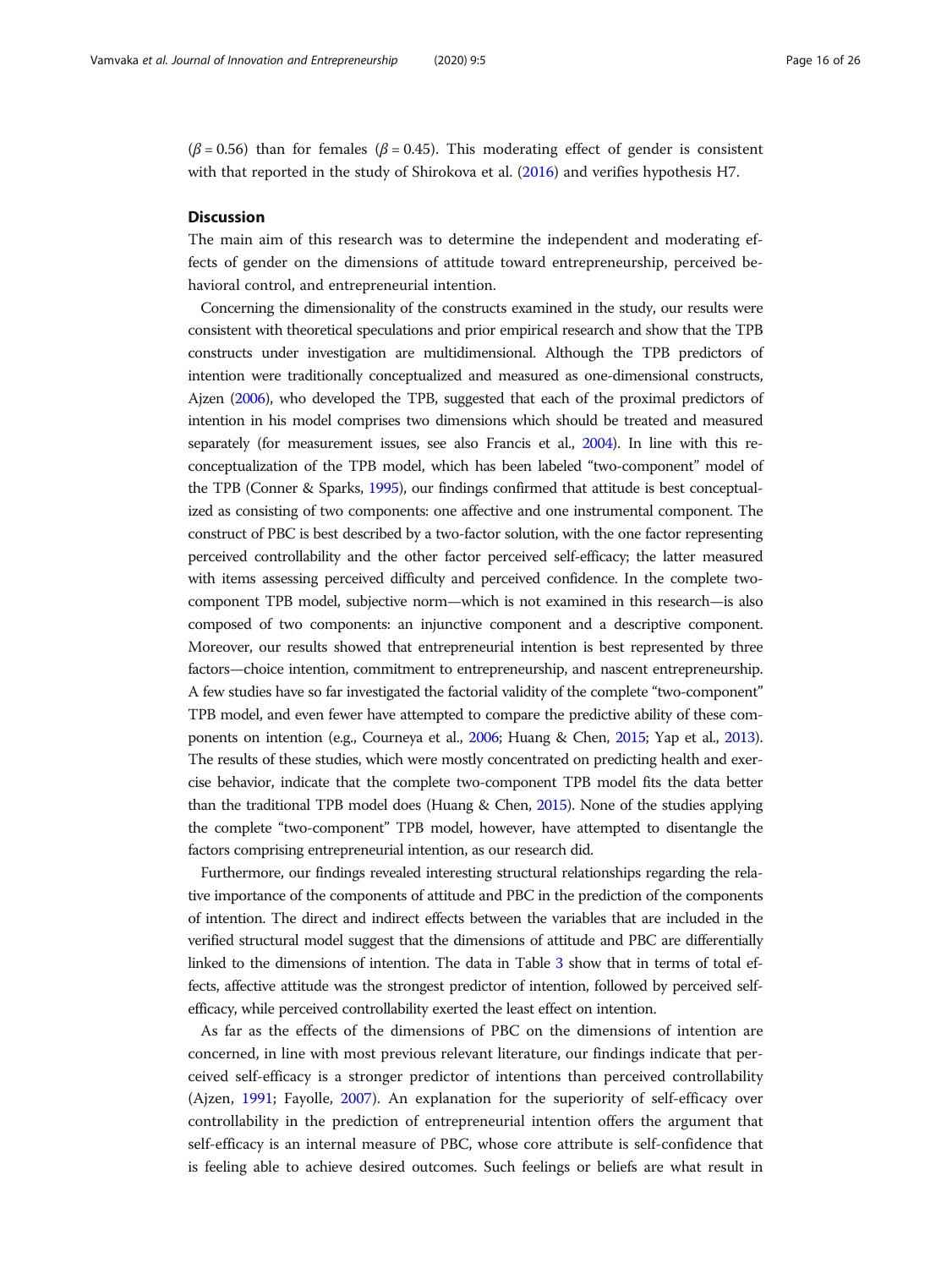intrinsic motivation, which is the main driving force of entrepreneurship (Broadhead-Fearn & White, [2006](#page-22-0); Khalil, [2011](#page-23-0)). The findings regarding the relative importance of the components of PBC as predictors of intention showed also that the dimensions of PBC affect different dimensions of entrepreneurial intention. Specifically, self-efficacy turned out to be a weak to moderate, significant direct predictor of only choice intention (standardized direct effect =  $0.24$ ,  $p < 0.001$ ). In contrast, none of the three direct paths placed between perceived controllability and the three components of intention were significant at the conventional  $p < 0.05$  level. Only the direct effect of perceived controllability on nascent entrepreneurship reached statistical significance (standardized direct effect = 0.11,  $p < 0.1$ ). A plausible explanation for why perceived self-efficacy turned out to influence choice intention can be derived from Bandura's ([1977](#page-21-0)) self-efficacy theory which posits that perceived self-efficacy is a major determinant of one's choice of activities. This is because people tend to engage in activities in which they feel competent and confident, while they tend to avoid behaviors they perceive as exceeding their skills and coping capability. While perceptions of efficacy influenced choice intention, perceptions of controllability influenced nascent entrepreneurship. At this point, we note that in the TPB model, PBC not only affects an individual's intention to perform a behavior, but also can directly influence the behavior itself along with intention (Ajzen, [2006\)](#page-21-0). Thus, an explanation for the effect of perceived controllability on nascent entrepreneurship may offer the view that nascent entrepreneurship acts as a natural proxy for behavior (Baliamoune-Lutz & Garello, [2015\)](#page-21-0).

Regarding the effects of the dimensions of attitude on intention, our results, being also consistent with those in prior studies, provided evidence that affective attitude is a much stronger predictor of entrepreneurial intention than instrumental attitude. The TPB is an extension of Fishbein and Ajzen's ([2010](#page-22-0)) theory of reasoned action (TRA), which did not include PBC as a proximal determinant of intention. Based on the presence of the term "reasoned" in the TRA name and the presumption of an expectancyvalue model of attitude-behavior relationship, Trafimow et al. ([2004](#page-25-0)) argue that it would be reasonably expected that instrumental attitude would exert a stronger effect on intention than affective attitude does. However, many other researchers (e.g., Baron, [2008](#page-21-0); Cardon, Grégoire, Stevens, & Patel, [2013;](#page-22-0) Hayton & Cholakova, [2012;](#page-23-0) Morris, Kuratko, Schindehutte, & Spivack, [2012;](#page-24-0) Nabi, Liñán, Fayolle, Krueger, & Walmsley, [2017](#page-24-0)) have contested both theoretically and empirically the dominance of instrumental attitude over affective attitude in predicting entrepreneurial intention, arguing that entrepreneurship is an emotional journey of the heart. They also underpin that positive feelings toward entrepreneurship increase an individual's ability of opportunity recognition, add to his/her persuasiveness, enhance one's ability to respond effectively to the highly demanding entrepreneurial environment, tolerate high levels of stress, and contribute to the development of a positive disposition and of an entrepreneurial mindset. Along a similar vein, Carayannis and Formica ([2008](#page-22-0)) include intense emotions among the motivations necessary for entrepreneurship, the others being capacity to think for oneself, self-confidence, and sense of autonomy, independence, and risk-taking.

The main aim of our study was to examine gender both as an independent variable predicting the TPB constructs and as a moderator of the relationships among these constructs. The independent effects of gender obtained in our study suggest that there exist significant albeit weak gender differences in some of the constructs involved in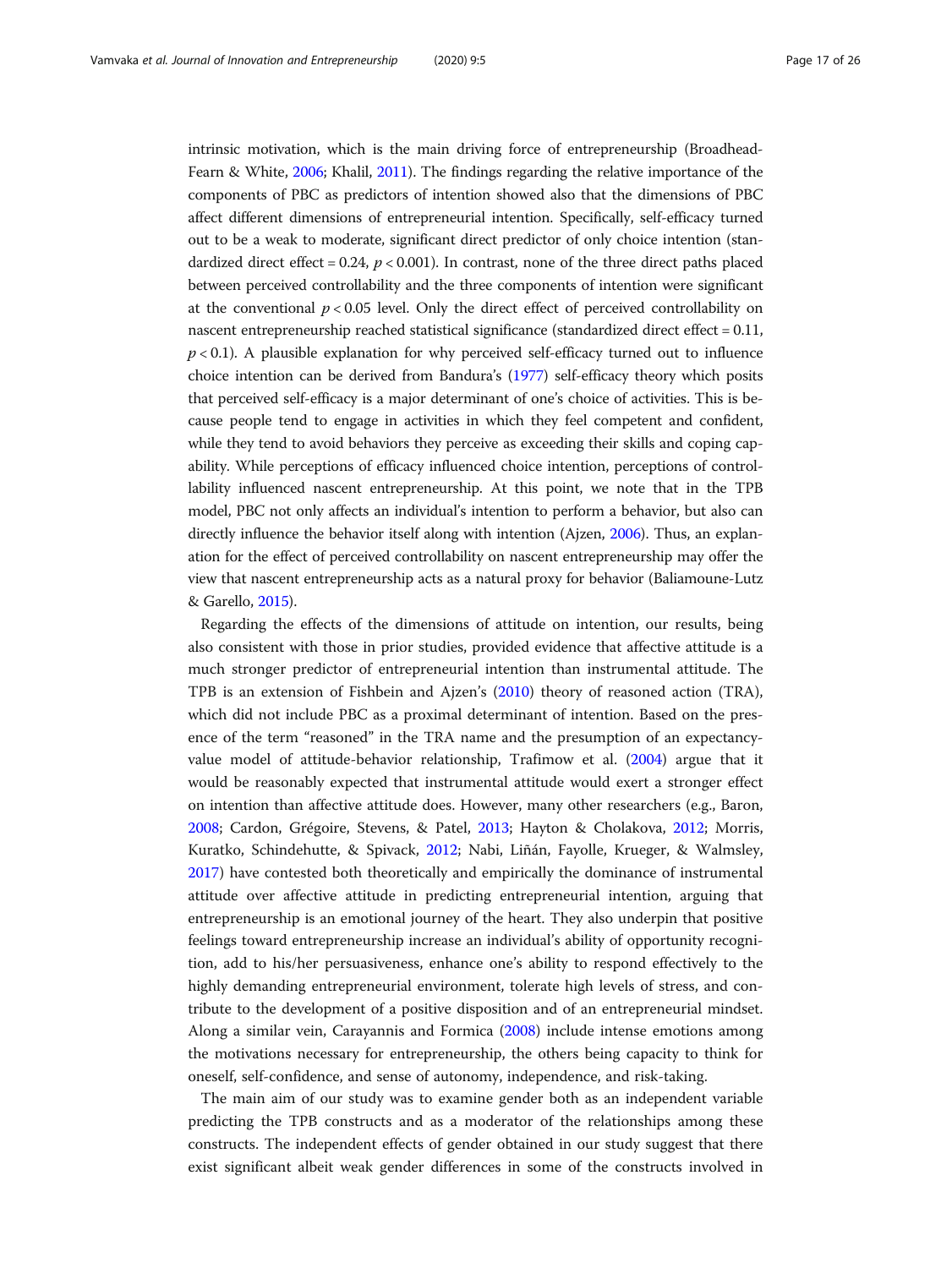the TPB model favoring men. Specifically, our results indicated that compared to their female counterparts, male students display higher levels of perceived self-efficacy and perceived controllability, and are more involved in business gestation processes. These effects of gender are in agreement both size-wise and pattern-wise with the findings reported in published research. Being consistent with those studies which have found that the effect of gender on entrepreneurial intention is mediated either mainly or only by PBC (e.g., Kolvereid, [1996b;](#page-23-0) Maes et al., [2014](#page-24-0)), the effect of gender on entrepreneurial intention in our study is also exerted indirectly through its influence on perceived controllability and perceived self-efficacy. The moderating effects of gender indicated that all but one of the relations of the dimensions of intention to the dimensions of attitude and PBC were gender-invariant. The one exception was the relationship between commitment to entrepreneurship and nascent entrepreneurship which was found stronger in men than in women. This moderating effect of gender, which is consistent with that reported in the study of Shirokova et al. ([2016](#page-24-0)), suggests that women less frequently than men translate entrepreneurial intention into entrepreneurial action. Thus, while men and women seem to be equally committed to an entrepreneurial career, men are more engaged in gestation activities associated with business start-up. A likely explanation for this finding is that compared to men, women face more difficulties in attempting to establish a new business, exhibit lower levels of internal control, tend to view themselves and their environment less favorably, and perceive increased barriers to new venture creation (Liñán & Fayolle, [2015](#page-24-0); Shirokova et al., [2016](#page-24-0); Tsai, Chang, & Peng, [2016](#page-25-0); Verheul et al., [2012](#page-25-0)). These gender effects may, in turn, undermine women's PBC which, alongside with entrepreneurial intention, affects actual behavior. As a result, the process of moving from intention to action may be hampered.

# Contributions, implications, limitations, and research suggestions Contributions

Our study contributes to the literature on entrepreneurship examining the relations among gender, attitude, perceived behavioral control, and intention within the TPB in several ways.

First, our study overcomes two limitations of previous work on the TPB, concerning the measurement of the constructs and the statistical technique applied to test the associations among them. Previous studies have mostly used aggregate measures of the constructs and linear regression models which do not allow identifying indirect and complex effects. In contrast, in our study, the associations among the aforementioned variables were tested by conducting structural equations modeling analyses, in which attitude, PBC, and intention were treated as latent constructs inferred from multiple indicators. By analyzing the constructs as latent variables in a structural equations model allows controlling for random measurement error and obtaining unbiased and more robust estimates of effects, thus increasing the predictive power of the model (Green, Salovey, & Truax, [1999;](#page-23-0) Liñán et al., [2013](#page-24-0)).

Second, in line with the theoretical and empirical literature, which shows that entrepreneurship is a highly emotional endeavor, our study highlights the role of affect in the entrepreneurial process. Our findings provide evidence that affective attitude and perceived self-efficacy are by far the strongest predictors of intention, in that order.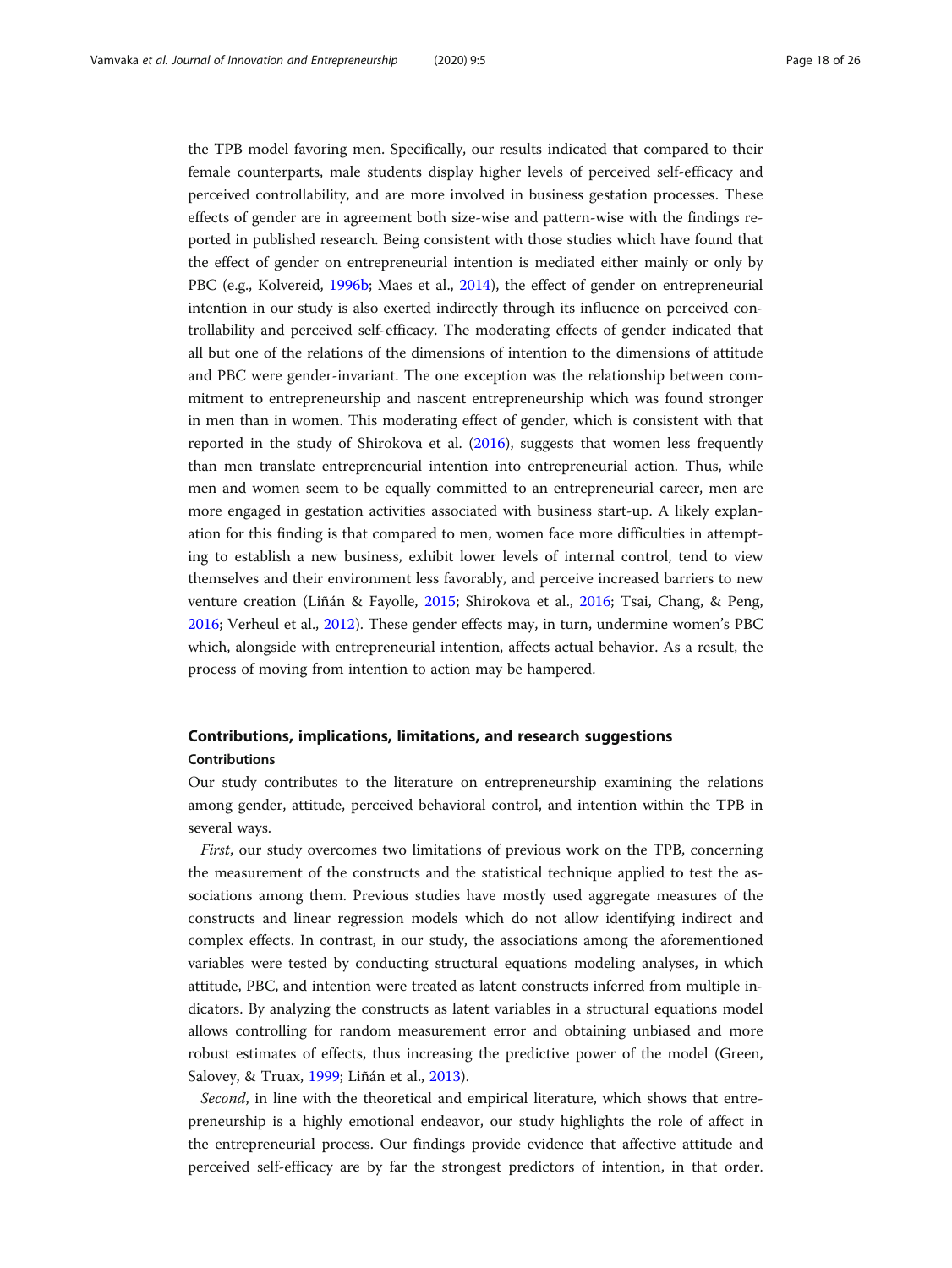These results underpin how important it is to disentangle the components comprising attitude and PBC. Doing so allows us to examine whether each component of these constructs is differentially related to entrepreneurial intention. In contrast, calculating an aggregate score for a scale measuring a multidimensional construct may mask potential significant differences between the effects of its constituent factors. Studies investigating how emotions influence entrepreneurship constitute a relative recent theoretical and empirical research stream. However, these studies are fragmented and scarce (Grichnik, Smeja, & Welpe, [2010](#page-23-0); Nabi et al., [2017](#page-24-0)). Addressing emotions in the entrepreneurial process by disentangling attitude and PBC into their separate components, our study contributes to filling the gap on the role of affect in key aspects of entrepreneurship.

Third, this study adds to the existing literature addressing the influence of gender on the entrepreneurial process by showing that women are less likely than men to convert their entrepreneurial intentions into start-up activities. This finding may explain in part the large gender gap in the number of women business owners to men. Along with the weak to negligible relationship between gender and entrepreneurial intention, it also indicates that differences in the motivational predictors of entrepreneurial intention in the framework of the TPB cannot alone explain the particularly marked gender difference in entrepreneurship rates. Haus et al. [\(2013](#page-23-0)) argue that these differences seem to emerge at the action stages of the entrepreneurial process rather than at the intention formation stage.

## Implications

This study presents some important theoretical implications and provides useful practical suggestions for educators and policy-makers. At the theory level, the emotional constructs of affective attitude (Ajzen, [1991](#page-21-0)) and perceived self-efficacy (Bandura, [1997\)](#page-21-0) were found to be the strongest determiners of entrepreneurial intention. This result sheds light on how affect relates to entrepreneurship, a topic of intense research in recent years whose rapid development has led to theoretical inconsistencies and empirical gaps (Delgado-García, De Quevedo-Puente, & Blanco-Mazagatos, [2015](#page-22-0)). It also suggests that toward fostering entrepreneurial intention, both its cognitive and affective antecedents should be addressed and enhanced. Therefore, entrepreneurship education programs should not only include management courses like those offered by a Business School which aim to increase competence in the form of business skills, but also should focus on fostering selfconfidence and developing positive emotions toward entrepreneurship.

Our work has further revealed that the relationship between commitment to entrepreneurship and nascent entrepreneurship is stronger in men than in women, implying that gender is a moderator of the intention-entrepreneurial behavior link. Research data show that women face increased barriers to entrepreneurship compared to men mainly due to gender stereotypes and gendered social roles and, as a result, tend to display lower levels of perceived behavioral control (Maes et al., [2014;](#page-24-0) Shirokova et al., [2016;](#page-24-0) Sitaridis & Kitsios, [2019\)](#page-24-0). Thus, along with the significant gender difference favoring men in perceived controllability and the significant direct effect of perceived controllability on nascent entrepreneurship obtained in our study, the aforementioned moderating effect of gender suggests that in order to foster the entrepreneurial intention-action translation, educators and policymakers should create and support an environment that facilitates female entrepreneurship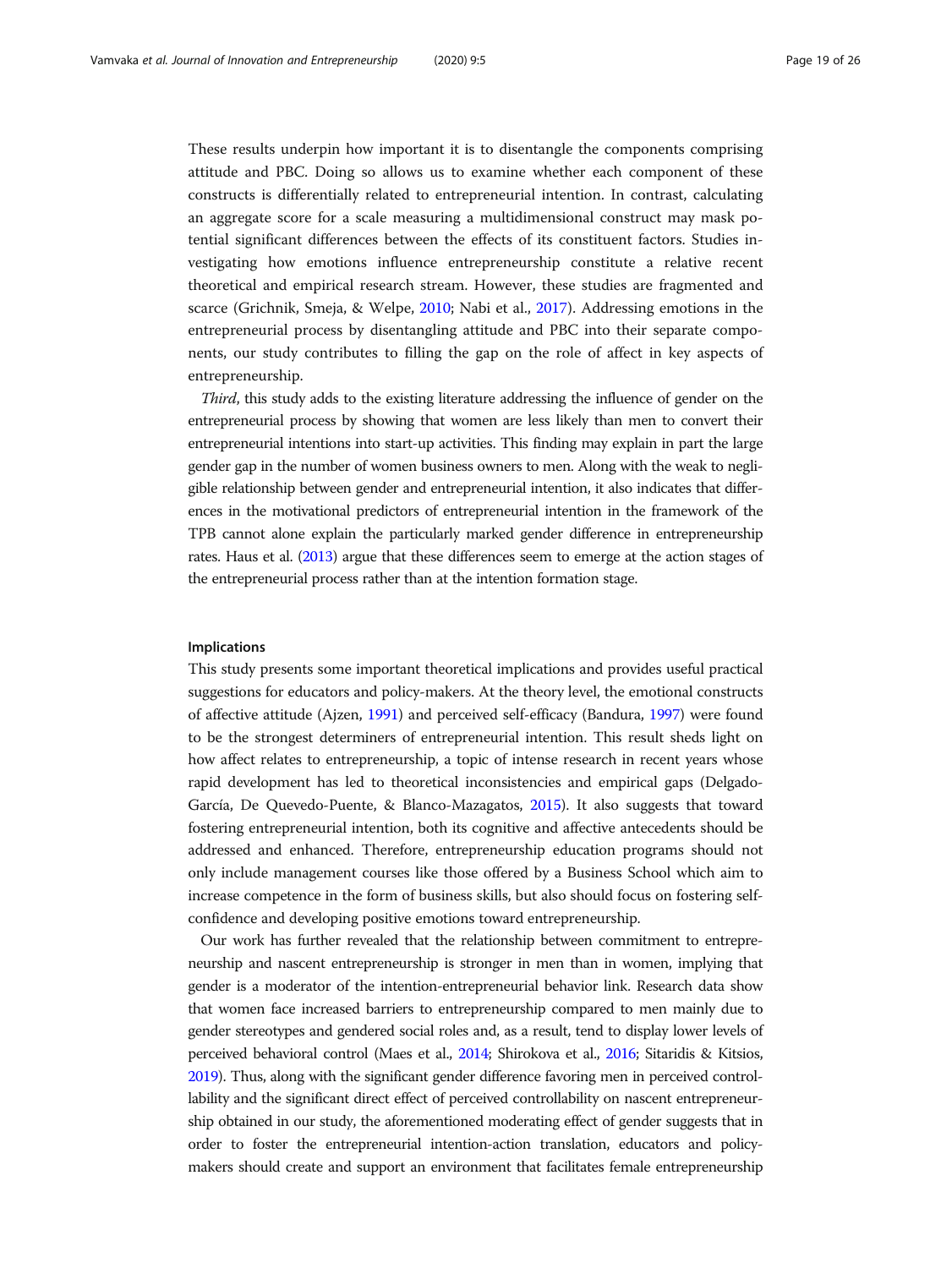by eliminating or at least minimizing gender stereotypes which perceive entrepreneurship to be a masculine field and entrepreneurs to have predominantly masculine characteristics (Gupta, Turban, Wasti, & Sikdar, [2005\)](#page-23-0).

# Limitations and research suggestions

This study makes some important contributions to the literature examining entrepreneurial intentions by using the framework of the TPB, but it is not without limitations, the major of which is its cross-sectional design.

Cognition and affect have been argued to have reciprocal relationships in attitude formation, such that cognition influences emotions and, inversely, emotions influence subsequent thoughts (Delgado-García et al., [2015;](#page-22-0) Eysenck, Fajkowska, & Maruszewski, [2012](#page-22-0); Fernandes & Proença, [2013](#page-22-0)). Such a bidirectional relationship appears also to exist to the association over time between self-efficacy beliefs and controllability beliefs which, according to Bandura ([1986](#page-21-0)), sustain one another through reciprocal causation. Wood and Bandura [\(1989\)](#page-25-0) argue that those who perceive their environment as controllable in important matters to them are motivated to apply their self-efficacy effectively, increasing their likelihood of success. In turn, the experience of success enhances their self-efficacy and provides behavioral validation of environmental controllability. To address the dynamics of the aforementioned reciprocal relationships across stages in the entrepreneurial process, future research could employ a longitudinal analysis. Longitudinal data will also allow investigation of the long-term impact of moderators, such as gender, on the entrepreneurial intention-action translation.

Another study limitation is its sample which, though it meets the requirements of structural equations modeling, i.e., minimum sample size of 200 or a 5:1 ratio of respondents to number of estimated parameters (Kline, [2010](#page-23-0)), is not representative as it includes students from only one university and only one field of study (information technology). Therefore, the findings of this work should be interpreted with caution and be validated and replicated by a larger study using sample of students from various disciplines and different Greek higher education institutions.

Future research may also include salient key behavioral, normative, and control beliefs to "gain insight into the factors that produce favorable or unfavorable attitudes toward a behavior, that generate perceived social pressure about whether to engage in the behavior, and that lead to a sense of high or low control over performance of the behavior" (Ajzen, [2012,](#page-21-0) p. 21).

# Conclusions

This study examined the network of relations among gender, attitude, PBC, and intention within the TPB. The hypothesized model was tested using multi-group structural equations analysis in which the dimensions of the TPB constructs were disentangled and treated as latent variables that were indirectly inferred from multiple indicators. The study highlighted the role of affect in the entrepreneurial process by showing that affective attitude and perceived self-efficacy are by far the strongest predictors of intention, in that order. Moreover, the study provided evidence that women are less likely than men to convert their entrepreneurial intentions into start-up activities, indicating that the particularly marked gender difference in entrepreneurship rates seems to emerge at the action stages of the entrepreneurial process rather than at the intention formation stage.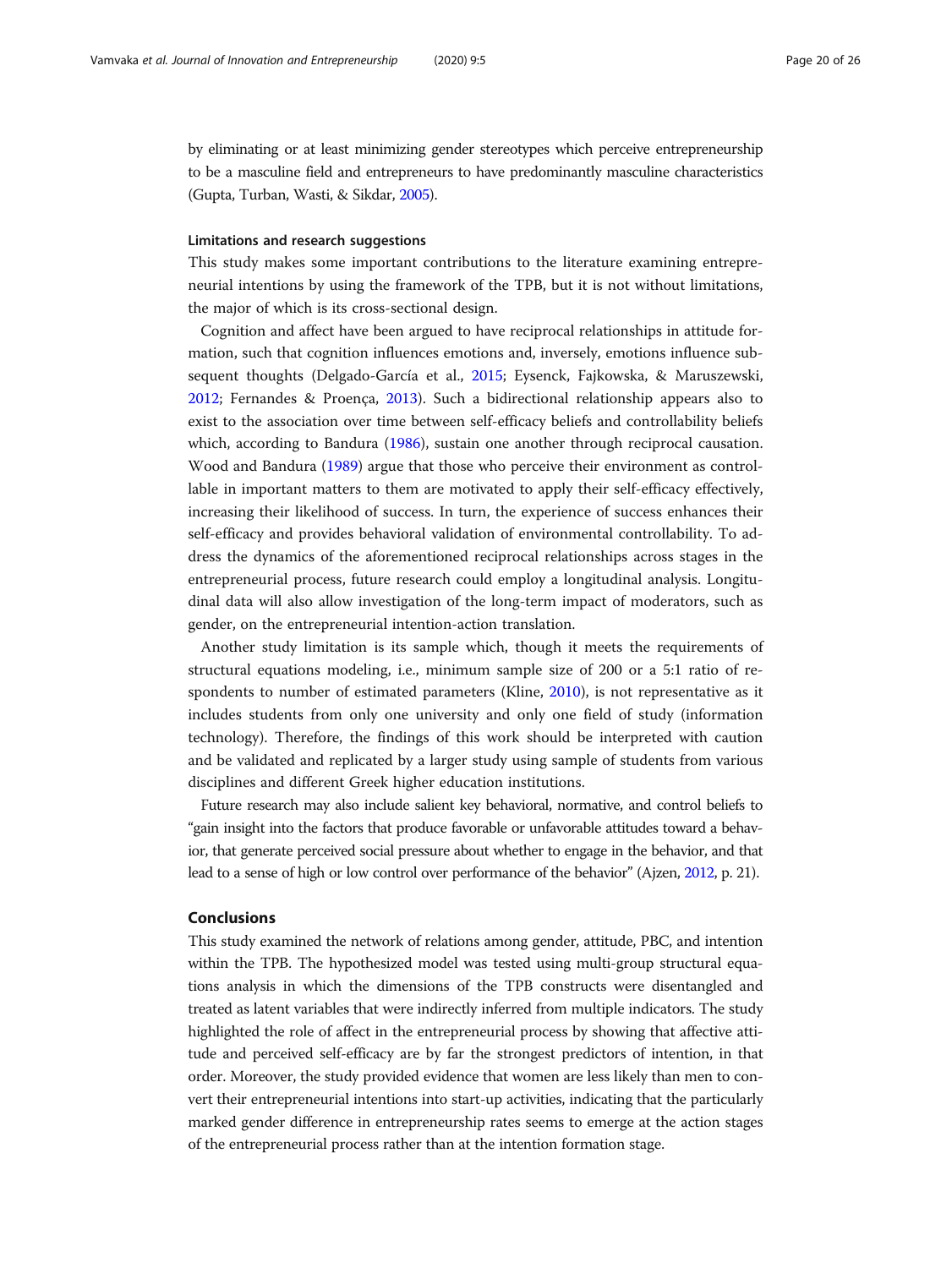# <span id="page-20-0"></span>Appendix

Table 10 Items of the questionnaire along with their sources and their theoretically designated factors

| Items                                                                                                         | Sources                         |
|---------------------------------------------------------------------------------------------------------------|---------------------------------|
| Attitude                                                                                                      |                                 |
| Instrumental attitude                                                                                         |                                 |
| 1. Being an entrepreneur implies more advantages than disadvantages to me.                                    | Liñán and Chen (2009)           |
| 2. Entrepreneurship would present more up than downsides.                                                     | Maes et al. (2014)              |
| Affective attitude                                                                                            |                                 |
| 3. A career as entrepreneur is (totally) attractive for me.                                                   | Liñán and Chen (2009)           |
| 4. If I had the opportunity and resources, I would love to start a firm<br>(business).                        |                                 |
| 5. Being an entrepreneur would entail great satisfactions for me.                                             |                                 |
| Perceived behavioral control                                                                                  |                                 |
| Perceived difficulty                                                                                          |                                 |
| 1. Starting a firm and keeping it viable would be easy for me.                                                | Guerrero et al. (2009)          |
| 2. If I wanted to, I could easily pursue a career as entrepreneur.                                            | Kolvereid (1996b)               |
| Perceived confidence                                                                                          |                                 |
| 3. If I tried to start a business, I would have a high chance of being successful. Guerrero et al. (2009)     |                                 |
| 4. I have skills and capabilities to succeed as an entrepreneur.                                              | Grundstén (2004); Autio         |
| 5. I am confident that I would succeed if I started my own firm.                                              | et al. (2001)                   |
| 6. I am certain that I can start a firm and keeping it viable.                                                | Self-constructed                |
| Perceived controllability                                                                                     |                                 |
| 7. I can control the creation process of a new firm.                                                          | Liñán and Chen (2009)           |
| 8. The number of events outside my control which could prevent me from<br>being an entrepreneur are very few. | Kolvereid (1996b)               |
| 9. As entrepreneur, I would have complete control over the situation.                                         |                                 |
| Intention                                                                                                     |                                 |
| Choice intention                                                                                              |                                 |
| 1. I would rather own my own business than earn a higher salary employed<br>by someone else.                  | Kolvereid and Isaksen<br>(2006) |
| 2. I would rather own my own business than pursue another promising career.                                   |                                 |
| 3. I am willing to make significant personal sacrifices in order to stay in business.                         |                                 |
| 4. I would work somewhere else only long enough to make another attempt<br>to establish my business.          |                                 |
| Commitment to an entrepreneurial career                                                                       |                                 |
| 5. My professional goal is to become an entrepreneur.                                                         | Liñán and Chen (2009)           |
| 6. I will make every effort to start and run my own firm (business).                                          |                                 |
| 7. I am determined to create a firm (business venture) in the future.                                         |                                 |
| 8. I have very seriously thought of starting a firm.                                                          |                                 |
| 9. I consider it to be very likely that in the future I will be running my own<br>firm.                       | van Gelderen et al. (2008)      |
| 10. I plan to launch my own business someday.                                                                 | Thompson (2009)                 |
| Nascent entrepreneurship                                                                                      |                                 |
| 11. I read books on how to set up a firm.                                                                     | Thompson (2009)                 |
| 12. I spend time learning about starting a firm.                                                              |                                 |
| 13. I attend seminars and conferences that focus on a "start your own<br>business planning."                  | McGee et al. (2009)             |
| 14. I participate in seminars that focus on writing a business plan.                                          |                                 |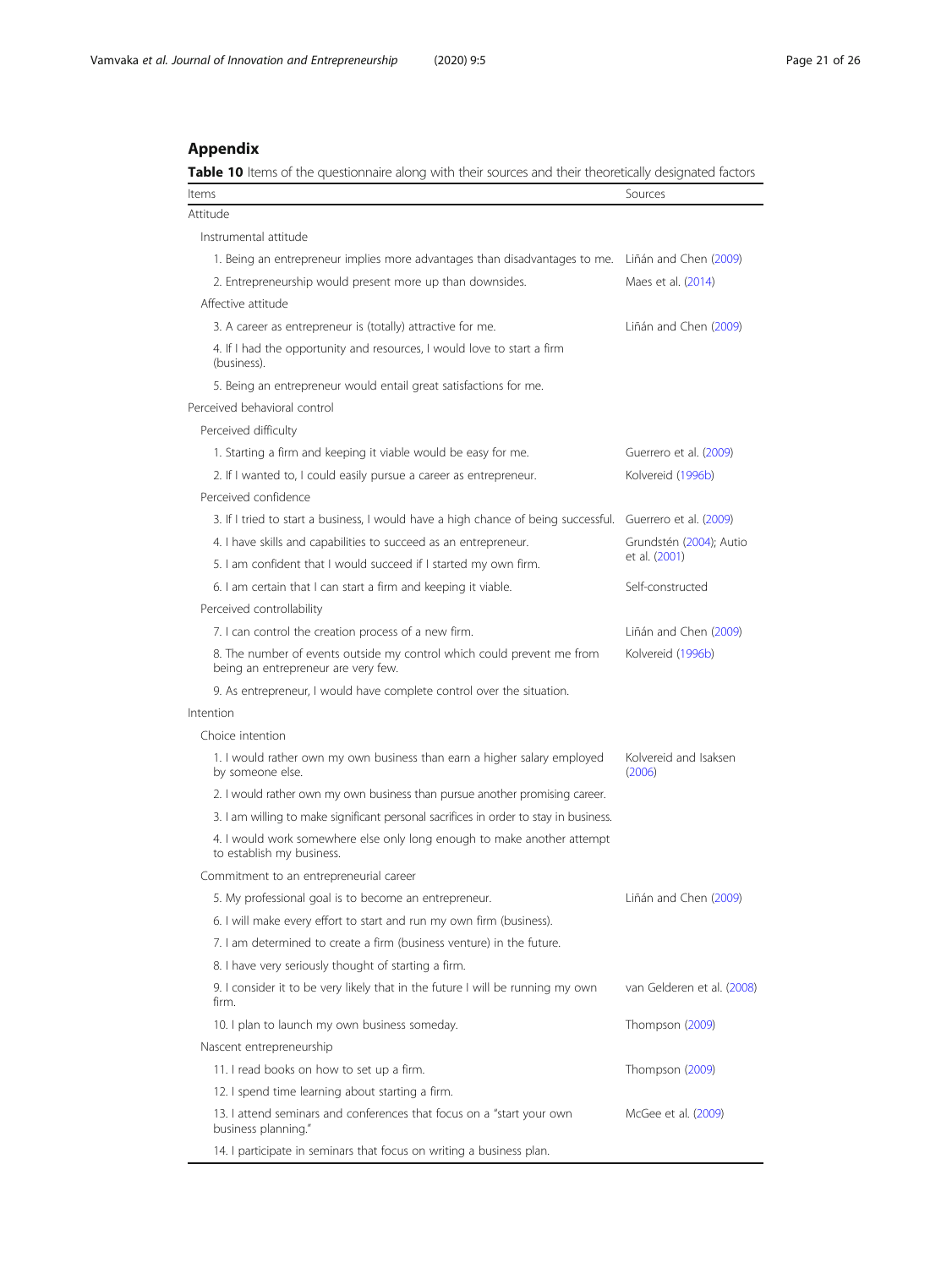### <span id="page-21-0"></span>Abbreviations

AIC: Akaike information criterion; AVE: Average variances extracted; CFA: Confirmatory factor analysis; CFI: Comparative fit index; ECVI: Expected cross-validation index; PBC: Perceived behavioral control; RMSEA: Root mean square error of approximation; SEM: Structural equations modeling; TLI: Tucker-Lewis index; TPB: Theory of planned behavior

### Acknowledgements

The authors would like to thank the staff members who kindly took part in the collection of the data.

#### Authors' contributions

All authors contributed to all the steps of conceiving, writing, and finalizing this manuscript. Each author's degree of contribution to this study is indicated by the order in which the names appear under the title of the manuscript. All authors read and approved the final manuscript.

## Funding

None

## Availability of data and materials

The data cannot be shared because of some technical constraints.

#### Competing interests

The authors declare that they have no competing interests.

### Received: 25 June 2019 Accepted: 8 January 2020

#### References

Acs, Z., & Audretsch, D. B. (2003). Handbook of entrepreneurship research. Dordrecht: Kluwer Academics Press.

Ajzen, I. (1985). From intentions to actions: A theory of planned behavior. In J. Kuhl & J. Beckman (Eds.), Action-control: From cognition to behavior (pp. 11–39). Heidelberg: Springer.

Ajzen, I. (1991). The theory of planned behavior. Organizational Behavior and Human Decision Processes, 50(2), 179–211. [https://doi.org/10.1016/0749-5978\(91\)90020-T](https://doi.org/10.1016/0749-5978(91)90020-T).

Ajzen, I. (2002). Perceived behavioral control, self-efficacy, locus of control, and the theory of planned behavior. Journal of Applied Social Psychology, 32(4), 665–683. [https://doi.org/10.1111/j.1559-1816.2002.tb00236.x.](https://doi.org/10.1111/j.1559-1816.2002.tb00236.x)

Ajzen, I. (2006). Constructing a theory of planned behavior questionnaire: Brief description of the theory of planned behavior. Available at: [http://people.umass.edu/aizen/pdf/tpb.measurement.pdf.](http://people.umass.edu/aizen/pdf/tpb.measurement.pdf) Accessed 18 Oct 2018.

Ajzen, I. (2011). The theory of planned behavior: Reactions and reflections. Psychology & Health, 26(9), 1113–1127. [https://doi.](https://doi.org/10.1080/08870446.2011.613995) [org/10.1080/08870446.2011.613995.](https://doi.org/10.1080/08870446.2011.613995)

Ajzen, I. (2012). Martin Fishbein's legacy: The reasoned action approach. The Annals of the American Academy of Political and Social Science, 640(1), 11–27. [https://doi.org/10.1177/ 0002716211423363.](https://doi.org/10.1177/ 0002716211423363)

Ajzen, I., & Fishbein, M. (1980). Understanding attitudes and predicting social behavior. Englewood Cliffs: Prentice Hall. Aldrich, H. E., & Martinez, M. A. (2001). Many are called, but few are chosen: An evolutionary perspective for the study of

entrepreneurship. Entrepreneurship Theory and Practice, 25(4), 41–56. [https://doi.org/10.1007/978-3-540-48543-8\\_14](https://doi.org/10.1007/978-3-540-48543-8_14). Arbuckle, J. L. (2012). Amos 21 user's guide. Spring House: Amos Development Corporation.

Armitage, C. J., & Conner, M. (2001). Efficacy of the theory of planned behavior: A meta-analytic review. British Journal of Social Psychology, 40(4), 471–499. [https://doi.org/10.1348/014466601164939.](https://doi.org/10.1348/014466601164939)

Atasoy, H. (2015). Latent entrepreneurship in transition economies. IZA World of Labour, 155. [https://doi.org/10.15185/izawol.](https://doi.org/10.15185/izawol.155) [155](https://doi.org/10.15185/izawol.155) .

Audretsch, D. B., & Thurik, A. R. (2001). What's new about the new economy: Sources of growth in the managed and entrepreneurial economies. Industrial and Corporate Change, 10(1), 267–315. <https://doi.org/10.1093/icc/10.1.267>.

Audretsch, D. B., & Thurik, A. R. (2004). The model of the entrepreneurial economy. International Journal of Entrepreneurship Education, 2(2), 143–166.

Autio, E., Keeley, R. H., Klofsten, M., Parker, G. G. C., & Hay, M. (2001). Entrepreneurial intent among students in Scandinavia and in the USA. Enterprise & Innovation Management Studies, 2(2), 145–160. [https://doi.org/10.1080/14632440110094632.](https://doi.org/10.1080/14632440110094632)

Baliamoune-Lutz, M., & Garello, P. (2015). The effect of tax progressivity on the quality of entrepreneurship: How significant is the phenomenon of "poor entrepreneurship"? IREF Working Paper No. 2015-01, January. Paris: Institute for Research in Economic and Fiscal issues.

Bandura, A. (1977). Self-efficacy: Toward a unifying theory of behavioral change. Psychological Review, 84(2), 191–215. <https://doi.org/10.1037/0033-295X.84.2.191>.

Bandura, A. (1982). Self-efficacy mechanism in human agency. American Psychologist, 37(2), 122–147. [https://doi.org/10.1037/](https://doi.org/10.1037/0003-066X.37.2.122) [0003-066X.37.2.122.](https://doi.org/10.1037/0003-066X.37.2.122)

Bandura, A. (1986). Social foundations of thought and action: A social cognitive theory. Englewood Cliffs: Prentice Hall. Bandura, A. (1997). Self-efficacy: The exercise of control. New York: Freeman.

Baron, R. (2008). The role of affect in the entrepreneurial process. Academy of Management Review, 33(2), 328–340. [https://doi.](https://doi.org/10.5465/AMR.2008.31193166) [org/10.5465/AMR.2008.31193166](https://doi.org/10.5465/AMR.2008.31193166).

Bentler, P. M. (1990). Comparative fit indexes in structural models. Psychological Bulletin, 107(2), 238–246. [https://doi.org/10.](https://doi.org/10.1037/0033-2909.107.2.238) [1037/0033-2909.107.2.238.](https://doi.org/10.1037/0033-2909.107.2.238)

- Bird, B. (1988). Implementing entrepreneurial ideas: The case for intention. Academy of Management Review, 13(3), 442–453. <https://doi.org/10.2307/258091>.
- Botsaris, C., & Vamvaka, V. (2016). Attitude toward entrepreneurship: Structure, prediction from behavioral beliefs, and relation to entrepreneurial intention. Journal of the Knowledge Economy, 7(2), 433–460. [https://doi.org/10.1007/s13132-014-0227-2.](https://doi.org/10.1007/s13132-014-0227-2)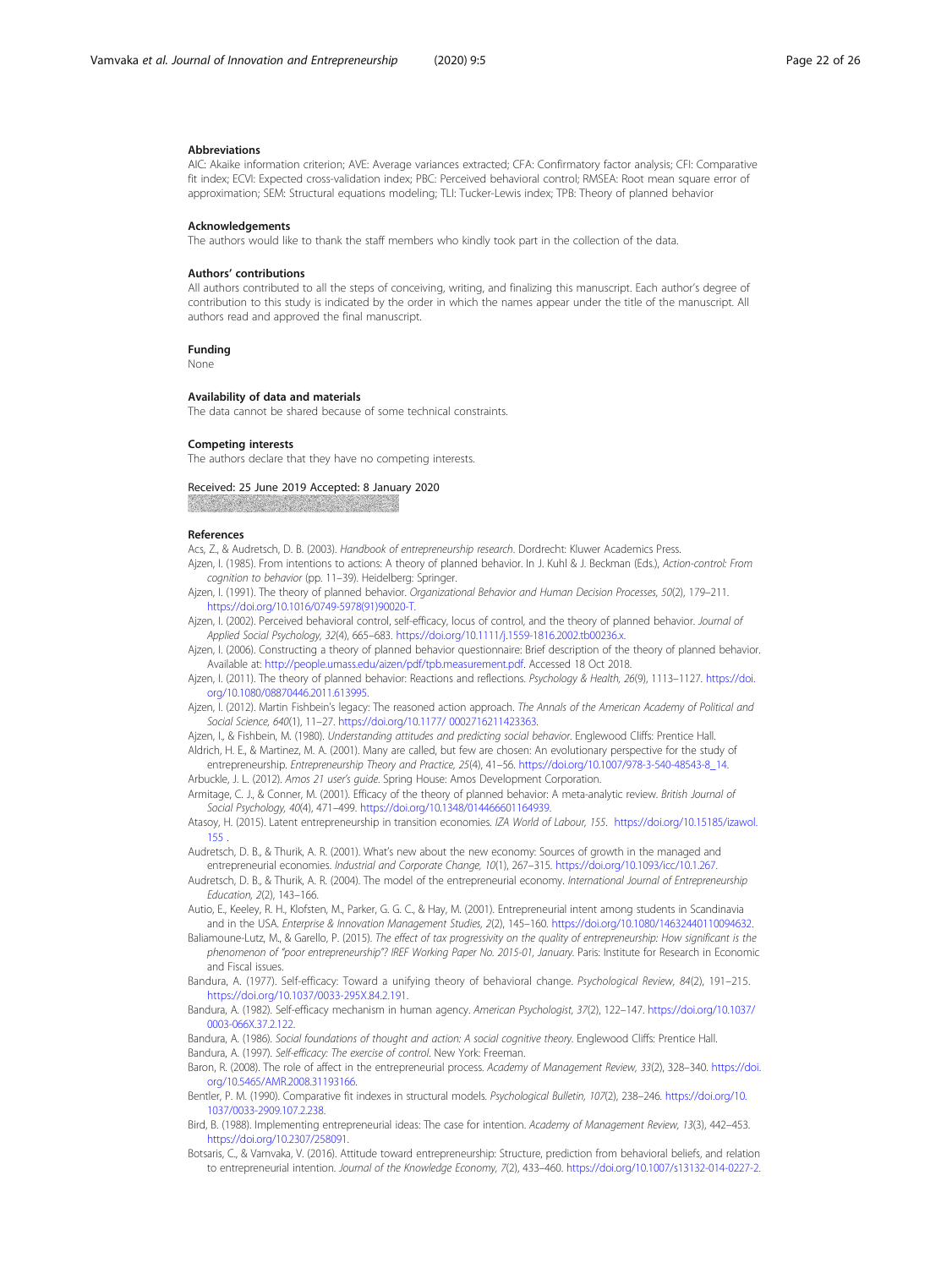<span id="page-22-0"></span>Boyd, N., & Vozikis, G. (1994). The influence of self-efficacy on the development of entrepreneurial intentions and actions. Entrepreneurship Theory and Practice, 18(4), 63–77. <https://doi.org/10.1177/104225879401800404>.

- Brändle, L., Berger, E. S. C., Golla, S., & Kuckertz, A. (2018). I am what I am How nascent entrepreneurs' social identity affects their entrepreneurial self-efficacy. Journal of Business Venturing Insights, 9, 17–23. <https://doi.org/10.1016/j.jbvi.2017.12.001>.
- Broadhead-Fearn, D., & White, K. (2006). The role of self-efficacy in predicting rule-following behaviors in shelters for homeless youth: A test of the theory of planned behavior. Journal of Social Psychology, 146(3), 307–325. [https://doi.org/10.3200/](https://doi.org/10.3200/SOCP.146.3.307-325) [SOCP.146.3.307-325.](https://doi.org/10.3200/SOCP.146.3.307-325)
- Brown, T. A. (Ed.). (2006). Confirmatory factor analysis for applied research. New York: Guilford Press.

Brown, T. A. (2015). CFA with equality constraints, multiple groups, and mean structures. In T. A. Brown (Ed.), Confirmatory factor analysis for applied research (2nd ed., pp. 236–319). New York: The Guilford press.

- Browne, M. W., & Cudeck, R. (1993). Alternative ways of assessing model fit. In K. A. Bollen & J. S. Long (Eds.), Testing structural equation models (pp. 136–162). Newsbury Park: Sage.
- Canel, M. S., & Voltmer, K. (Eds.). (2014). Comparing political communication across time and space: New studies in an emerging field. New York: Palgrave Macmillan.
- Carayannis, E. G., & Formica, P. (2008). Introduction. In E. G. Carayannis & P. Formica (Eds.), Knowledge matters: Technology, innovation and entrepreneurship in innovation networks and knowledge clusters (pp. 1–20). New York: Palgrave Macmillan.
- Cardon, M. S., Grégoire, D. A., Stevens, C. E., & Patel, P. C. (2013). Measuring entrepreneurial passion: Conceptual foundations and scale validation. Journal of Business Venturing, 28(3), 373–396. <https://doi.org/10.1016/j.jbusvent.2012.03.003>.
- Chin, W. W. (1998). The partial least squares approach to structural equation modeling. In G. A. Marcoulides (Ed.), Modern methods in business research (pp. 295–336). Hillsdale: Erlbaum.
- Conner, M., McEachan, R., Taylor, N., O'Hara, J., & Lawton, R. (2015). Role of affective attitudes and anticipated affective reactions in predicting health behaviors. Health Psychology, 34(6), 642–652. [https://doi.org/10.1037/hea0000143.](https://doi.org/10.1037/hea0000143)
- Conner, M., & Sparks, P. (1995). The theory of planned behavior and health behaviors. In M. Conner & P. Norman (Eds.), Predicting health behavior: Research and practice with social cognition models (pp. 121-162). Buckingham: Open University Press.
- Courneya, K. S., Conner, M., & Rhodes, R. E. (2006). Effects of different measurement scales on the variability and predictive validity of the 'two-component' model of the theory of planned behavior in the exercise domain. Psychology and Health, 21(5), 557–570. <https://doi.org/>. [https://doi.org/10.1080/14768320500422857.](https://doi.org/10.1080/14768320500422857)

Cunha, L. A. M. P. (2012). Web 2.0 and higher education: A psychological perspective. PhD dissertation, university Fernando Pesoa. Curran, P. J., West, S. G., & Finch, J. F. (1996). The robustness of test statistics to nonnormality and specification error in

- confirmatory factor analysis. Psychological Methods, 1(1), 16–29. [https://doi.org/10.1037//1082-989X.1.1.16.](https://doi.org/10.1037//1082-989X.1.1.16) Davidsson, P. (1995). Determinants of entrepreneurial intentions. In Paper presented at the RENT IX Conference, 23-24
- November, 1995, Piacenza Italy.
- Delgado-García, J., De Quevedo-Puente, E., & Blanco-Mazagatos, V. (2015). How affect relates to entrepreneurship: A systematic review of the literature and research agenda. International Journal of Management Review, 17(2), 191-211. [https://doi.org/10.1111/ijmr.12058.](https://doi.org/10.1111/ijmr.12058)
- DiLalla, L. (2000). Structural equation modeling: Uses and issues. In H. Tinsley & S. Brown (Eds.), Handbook of applied multivariate statistics and mathematical modeling (pp. 439–464). San Diego: Academic Press.
- Engle, R. L., Dimitriadi, N., Gavidia, J. V., Schlaegel, C., Delanoe, S., Alvarado, I., He, X., Buame, S., & Wollf, B. (2010). Entrepreneurial intent: A twelve-country evaluation of Ajzen's model of planned behavior. International Journal of Entrepreneurial Behavior and Research, 16(1), 33–57. <https://doi.org/10.1108/13552551011020063>.
- European Commission. (2012). Communication from the commission to the European parliament, the council, the European economic and social committee and the committee of the regions entrepreneurship 2020 action plan: Reigniting the entrepreneurial spirit in Europe. COM/2012/0795 final. Brussels: European Commission.
- Evans, B., Glendon, A. I., & Creed, P. A. (2007). Development and initial validation of an aviation safety climate scale. Journal of Safety Research, 38(6), 675–682. <https://doi.org/10.1016/ j.jsr.2007.09.005>.
- Eysenck, M. W., Fajkowska, M., & Maruszewski, T. (Eds.). (2012). Warsaw lectures in personality and social psychology (vol. 2). Personality, cognition, and emotion. Clinton Corners: Eliot Werner Publications.
- Farkas, S., & Gubik, A. S. (2013). A test of the theory of planned behavior the cross section of the students' entrepreneurial attitude in Hungary. Forum on Economics and Business, 16(6), 49–64.

Fayolle, A. (2007). Handbook of research in entrepreneurship education: A general perspective. Cheltenham: Edward Elgar Publishing. Fayolle, A., & Gailly, B. (2004, July). Using the theory of planned behavior to assess entrepreneurship teaching programs: A first experimentation. In Paper presented at the IntEnt2004 Conference, 5-7 July, 2004, Naples, Italy.

Fayolle, A., Gailly, B., & Lassas-Clerc, N. (2006). Effect and counter effect of entrepreneurship education and social context on student's intention. Estudios de Economica Aplicada, 24(2), 509–523.

Fayolle, A., & Todorov, K. (Eds.). (2011). European entrepreneurship in the globalizing economy. Cheltenham: Edward Elgar Publishing. Fernandes, T., & Proença, J. (2013). Reassessing relationships in consumer markets: Emotion, cognition, and consumer

relationship intention. Journal of Relationship Marketing, 12(1), 41–58. <https://doi.org/10.1080/15332667.2013.763719>. Field, A. (2005). Discovering statistics using SPSS. London: Sage Publications.

- Fini, R., Grimaldi, R., Marzocchi, G. L., & Sobrero, M. (2012). The determinants of corporate entrepreneurial intention within small and newly established firms. Entrepreneurship Theory and Practice, 36(2), 387–414. [https://doi.org/10.1111/j.1540-6520.2010.00411.x.](https://doi.org/10.1111/j.1540-6520.2010.00411.x)
- Fishbein, M., & Ajzen, I. (2010). Predicting and changing behavior: The reasoned action approach. New York: Taylor Fornell, C., & Larcker, D. F. (1981). Evaluating structural equation models with unobservable variables and measurement error. Journal of Marketing Research, 18(2), 39–50. [https://doi.org/10.2307/3151312.](https://doi.org/10.2307/3151312)

Francis, J. J., Eccles, M. P., Johnston, M., Walker, A., Grimshaw, J., Foy, R., Kaner, E. F. S., Smith, L., & Bonetti, D. (2004). Constructing questionnaires based on the theory of planned behavior: A manual for health services researchers. Newcastle: Centre for Health Services Research, University of Newcastle.

- French, D. P., Sutton, S. R., Hennings, S. J., Mitchell, J., Wareham, N. J., Griffin, S., Hardeman, W., & Kinmonth, A. L. (2005). The importance of affective beliefs and attitudes in the theory of planned behavior: Predicting intentions to increase physical activity. Journal of Applied Social Psychology, 35(9), 1824–1848. <https://doi.org/10.1111/j.1559-1816.2005.tb02197>.
- Goethner, M., Obschonka, M., Silbereisen, R. K., & Cantner, U. (2009). Approaching the agora: Determinants of scientists' intentions to purse academic entrepreneurship. In Working paper no. 2009, 079. Jena: School of Business and Economics,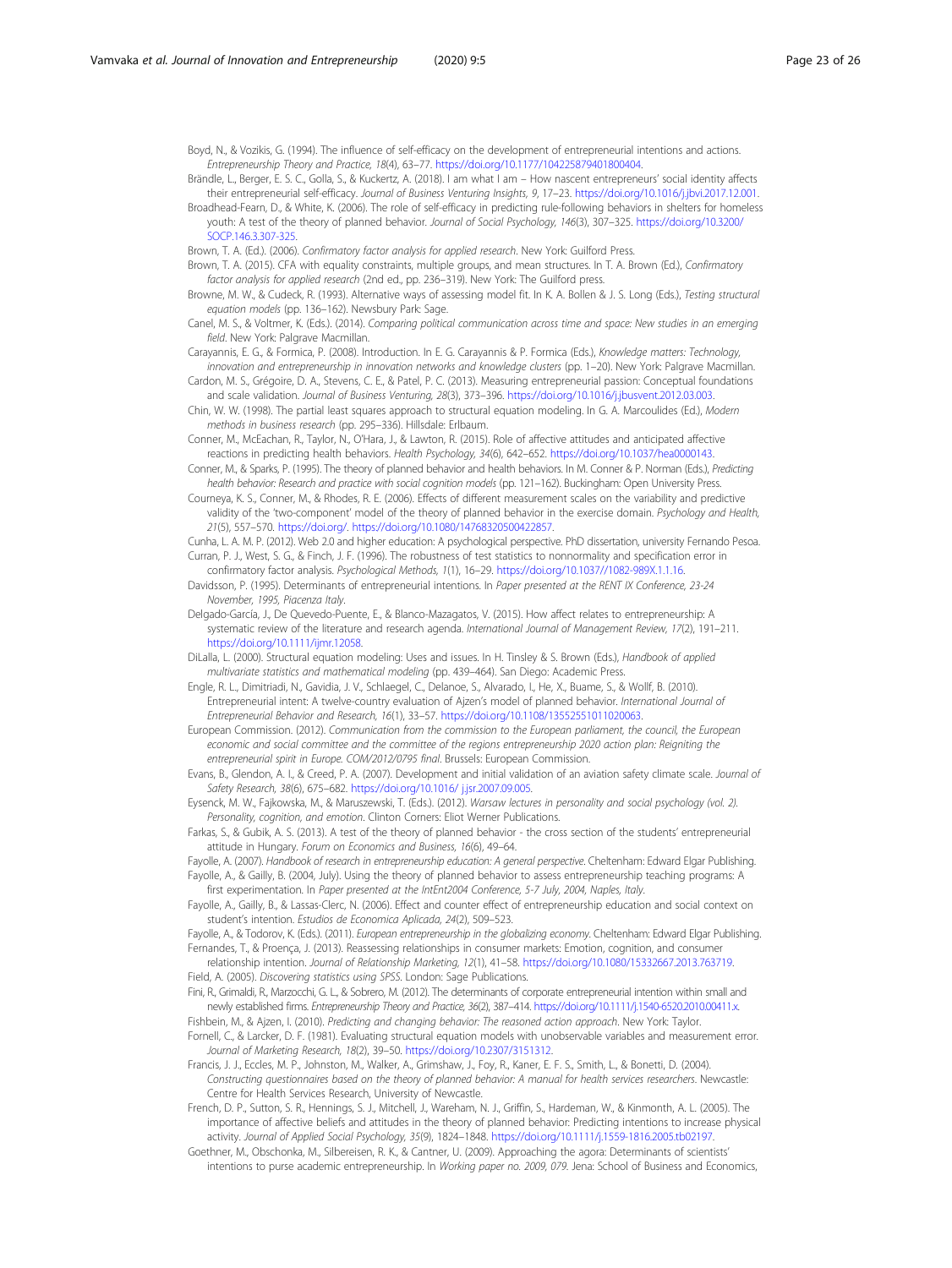<span id="page-23-0"></span>Friedrich Schiller University Available at: [https://www.econstor.eu/bitstream/10419/32598/1/610029045.pdff.](https://www.econstor.eu/bitstream/10419/32598/1/610029045.pdff) Accessed 4 Mar 2019.

- Green, D. P., Salovey, P., & Truax, K. M. (1999). Static, dynamic, and causative bipolarity of affect. Journal of Personality and Social Psychology, 76(5), 856–867. <https://doi.org/10.1037/0022-3514.76.5.856>.
- Grichnik, D., Smeja, A., & Welpe, I. (2010). The importance of being emotional: How do emotions affect entrepreneurial opportunity evaluation and exploitation? Journal of Economic Behavior & Organization, 76(1), 15–29. [https://doi.org/10.](https://doi.org/10.1016/j.jebo.2010.02.010) [1016/j.jebo.2010.02.010](https://doi.org/10.1016/j.jebo.2010.02.010).
- Grilo, I., & Irigoyen, J. (2006). Entrepreneurship in the EU: To wish and not to be. Small Business Economics, 26(4), 305–318. <https://doi.org/10.1007/s11187-005-1561-3>.
- Grundstén, H. (2004) Entrepreneurial intentions and the entrepreneurial environment: A study of technology-based new venture creation. PhD Dissertation, Helsinki University of Technology, Finland.
- Guerrero, M., Lavín, J., Álvarez, M. (2009). The role of education on start-up intentions: A structural equation model of Mexican university students. Paper presented at the Association for Small Business & Entrepreneurship 35th Annual Conference, 7-9 October, 2009, San Antonio, Texas. Available at: [http://sbaer.uca.edu/research/ ASBE/2009/p06.pdf.](http://sbaer.uca.edu/research/%20ASBE/2009/p06.pdf) Accessed 3 October 3 2014.
- Gupta, V. K., Turban, D., Wasti, S. A., & Sikdar, A. (2005). Entrepreneurship and stereotypes: Are entrepreneurs from Mars or from Venus? In K. M. Weaver (Ed.), Academy of Management Best Paper Proceedings [CD ROM]. Honolulu: Academy of Management.
- Hagenaars, J. A., & McCutcheon, A. L. (2002). Applied latent class analysis. Cambridge: Cambridge University Press.
- Hair, J. F., Black, W. C., Babin, B. J., & Anderson, R. E. (2010). Multivariate data analysis: A global perspective. Upper Saddle River: Pearson Education.
- Haus, I., Steinmetz, H., Isidor, R., & Kabst, R. (2013). Gender effects on entrepreneurial intention: A meta-analytical structural equation model. International Journal of Gender and Entrepreneurship, 5(2), 130–156. [https://doi.org/10.1108/](https://doi.org/10.1108/17566261311328828) [17566261311328828.](https://doi.org/10.1108/17566261311328828)
- Hayton, J. C., & Cholakova, M. (2012). The role of affect in the creation and intentional pursuit of entrepreneurial ideas. Entrepreneurship Theory and Practice, 36(1), 41–68. <https://doi.org/10.1111/j.1540-6520.2011.00458.x>.
- Hindle, K., Klyver, K., & Jennings, D. F. (2009). An 'informed' intent model: Incorporating human capital, social capital and gender variables into the theoretical model of entrepreneurial intentions. In A. Carsrud & M. Brännback (Eds.), Understanding theentrepreneurial mind: Opening the black box (pp. 35–50). Heidelberg: Springer.
- Hong, E., Peng, Y., O'Neil, H. F., & Wu, J. (2013). Domain-general and domain-specific creative-thinking tests: Effects of gender and item content on test performance. The Journal of Creative Behavior, 47(2), 89–105. <https://doi.org/10.1002/jocb.26>.
- Hu, L., & Bentler, P. M. (1999). Cut-off criteria for fit indexes in covariance structure analysis: Conventional criteria versus new alternatives. Structural Equation Modeling, 6(1), 1–55. <https://doi.org/10.1080/10705519909540118>.
- Huang, C.-C., & Chen, T.-H. (2015). Moral norm and the two-component theory of planned behavior model in predicting knowledge sharing intention: A role of mediator desire. Psychology, 6(13), 1685-1699. <https://doi.org/10.4236/psych.2015.613165>
- Huba, G. J., & Harlow, L. L. (1987). Robust structural equation models: Implications for developmental psychology. Child Development, 58(1), 147–166. [https://doi.org/10.2307/1130297.](https://doi.org/10.2307/1130297)
- lakovleva, T., Kolvereid, L., & Stephan, U. (2011). Entrepreneurial intentions in developing and developed countries. Education and Training, 53(5), 353–370. [https://doi.org/10.1108/00400911111147686.](https://doi.org/10.1108/00400911111147686)
- Joreskog, K. G., & Sorbom, D. (1988). LISREL 7: A guide to the program and applications. Chicago: SPSS, Inc..
- Kaplan, D. (2000). Structural equation modeling: Foundations and extensions. London: Sage.
- Katz, J., & Gartner, W. (1988). Properties of emerging organizations. Academy of Management Review, 13(3), 429–441. <https://doi.org/10.2307/258090>.
- Keer, M. (2012). Persuasion through facts and feelings: Integrating affect and cognition into behavioral decision models and health messages. PhD Dissertation, [Universiteit van Amsterdam](http://oatd.org/oatd/search?q=publisher%3A%28%22Universiteit%20van%20Amsterdam%22%29&pagesize=30).
- Khalil, E. L. (2011). Rational, normative and procedural theories of beliefs: Can they explain internal motivations? Journal of Economic Issues, 45(3), 641–664. [https://doi.org/10.2753/JEI0021-3624450307.](https://doi.org/10.2753/JEI0021-3624450307)
- Kline, R. B. (2010). Principles and practice of structural equation modeling (3rd ed.). New York: The Guildford Press. Kolvereid, L. (1996a). Organizational employment versus self-employment: Reasons for career choice intentions.
- Entrepreneurship Theory and Practice, 20(3), 23–31. <https://doi.org/10.1177/104225879602000302>.
- Kolvereid, L. (1996b). Prediction of employment status choice intentions. Entrepreneurship Theory & Practice, 21(1), 47-57. <https://doi.org/10.1177/104225879602100104>.
- Kolvereid, L., & Isaksen, E. (2006). New business start-up and subsequent entry into self-employment. Journal of Business Venturing, 21(6), 866–885. <https://doi.org/10.1016/j.jbusvent.2005.06.008>.
- Korunka, C., Frank, H., Lueger, M., & Mugler, J. (2003). The entrepreneurial personality in the context of resources, environment, and the start-up process: A configurational approach. Entrepreneurship Theory and Practice, 28(1), 23-42. <https://doi.org/10.1111/1540-8520.00030>.
- Kraft, P., Rise, J., Sutton, S., & Roysamb, E. (2005). Perceived difficulty in the theory of planned behavior: Perceived behavioral control or affective attitude? British Journal of Social Psychology, 44(3), 479–496. [https://doi.org/10.1348/014466604X17533.](https://doi.org/10.1348/014466604X17533)
- Krueger, N. F. (1993). The impact of prior entrepreneurial exposure on perceptions and new venture feasibility and desirability. Entrepreneurship Theory and Practice, 18(1), 5–21. <https://doi.org/10.1177/104225879301800101>.
- Krueger, N. F., & Brazeal, D. (1994). Entrepreneurial potential and potential entrepreneurs. Entrepreneurship Theory and Practice, 18(3), 91–104. <https://doi.org/10.1177/ 104225879401800307>.
- Krueger, N. F., & Carsrud, A. (1993). Entrepreneurial intentions: Applying the theory of planned behavior. Entrepreneurship & Regional Development, 5(4), 315–330. <https://doi.org/10.1080/08985629300000020>.
- Krueger, N. F., Reilly, M. D., & Carsrud, A. L. (2000). Competing models of entrepreneurial intentions. Journal of Business Venturing, 15(5–6), 411–432. [https://doi.org/10.1016/S0883-9026\(98\)00033-0.](https://doi.org/10.1016/S0883-9026(98)00033-0)
- Lahey, B. B., McNealy, K., Knodt, A., Zald, D. H., Sporns, O., Manuck, S. B., & Hariri, A. R. (2012). Using confirmatory factor analysis to measure contemporaneous activation of defined neuronal networks in functional magnetic resonance imaging. Neuroimage, 60(4), 1982–1991. <https://doi.org/10.1016/j.neuroimage.2012.02.002>.
- Lawton, R., Conner, M., & Parker, D. (2007). Beyond cognition: Predicting health risk behaviors from instrumental and affective beliefs. Health Psychology, 26(3), 259–267. <https://doi.org/10.1037/0278-6133.26.3.259>.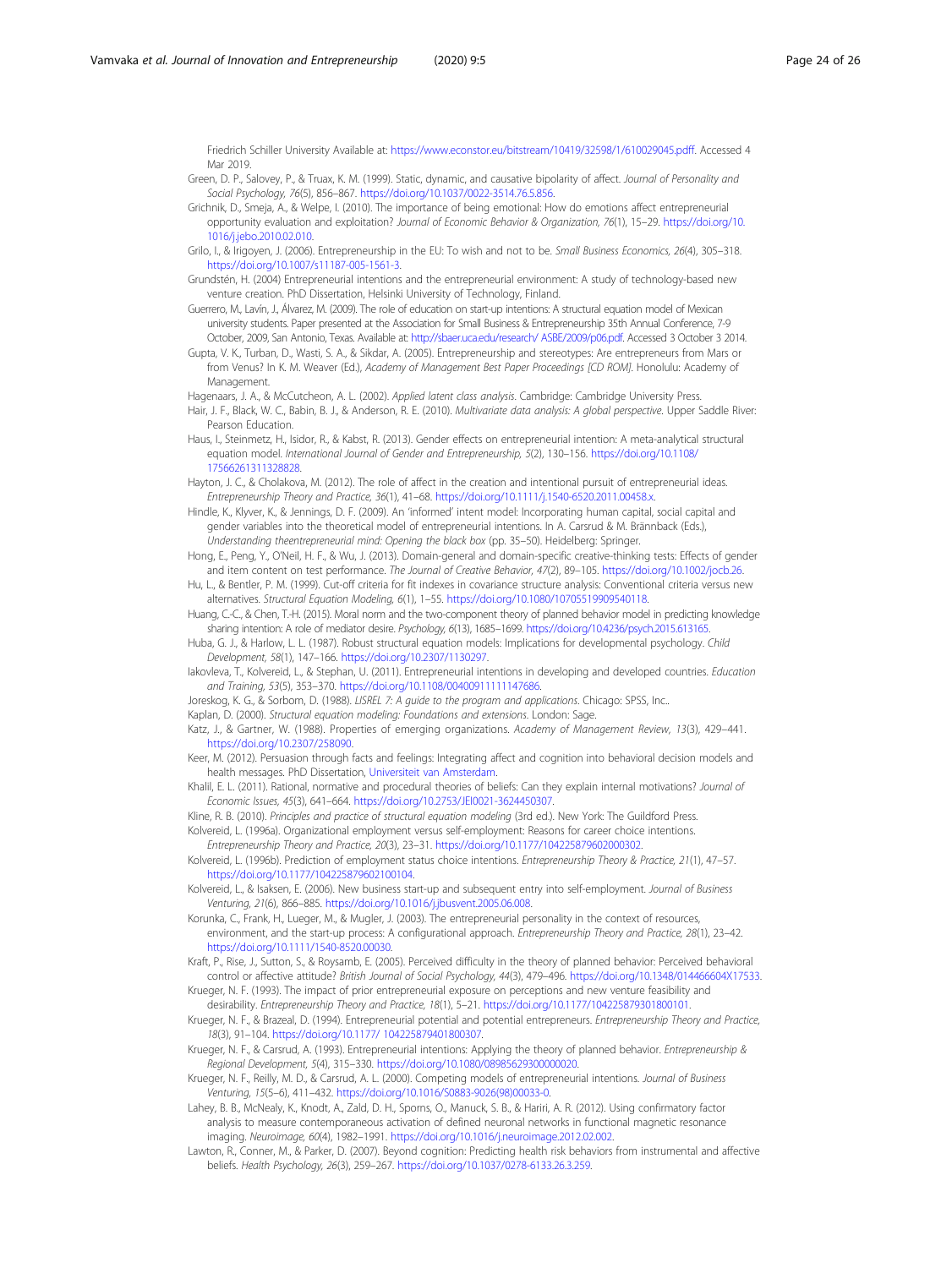<span id="page-24-0"></span>Lazear, E. M. (2005). Entrepreneurship. Journal of Labor Economics, 23(4), 649–680. <https://doi.org/10.3386/w9109>.

- Lee, S. H., & Wong, P. K. (2004). An exploratory study of technopreneurial intentions: A career anchor perspective. Journal of Business Venturing, 19(1), 7–28. [https://doi.org/10.1016/S0883-9026\(02\)00112-X](https://doi.org/10.1016/S0883-9026(02)00112-X).
- Lepoutre, J., van den Berghe, W., Tilleuil, O., & Crijns, H. (2011). A new approach to testing the effects of entrepreneurship education among secondary school pupils. In M. Raposo, D. Smallbone, K. Balaton, & L. Hortovanyi (Eds.), Entrepreneurship, growth and economic development (pp. 94–117). Cheltenham: Edward Elgar Frontiers in European entrepreneurship research.
- Liñán, F., & Chen, Y.-W. (2009). Development and cross-cultural application of a specific instrument to measure entrepreneurial intentions. Entrepreneurship: Theory and Practice, 33(3), 593–617. [https://doi.org/10.1111/j.1540-6520.2009.00318.x.](https://doi.org/10.1111/j.1540-6520.2009.00318.x)
- Liñán, F., & Fayolle, A. (2015). A systematic literature review on entrepreneurial intentions: Citation, thematic analyses, and research agenda. The International Entrepreneurship and Management Journal, 11(4), 907–933. [https://doi.org/10.1007/](https://doi.org/10.1007/s11365-015-0356-5) [s11365-015-0356-5.](https://doi.org/10.1007/s11365-015-0356-5)
- Liñán, F., Nabi, G., & Krueger, N. (2013). British and Spanish entrepreneurial intentions: A comparative study. Revista de Economía Mundial, 33, 73–103.
- Liñán, F., Urbano, D., & Guerrero, M. (2011). Regional variations in entrepreneurial cognitions: Start-up intentions of university students in Spain. Entrepreneurship & Regional Development: An International Journal, 23(3–4), 187–215. [https://doi.org/10.](https://doi.org/10.1080/08985620903233929) [1080/08985620903233929.](https://doi.org/10.1080/08985620903233929)
- Maes, J., Leroy, H., & Sels, L. (2014). Gender differences in entrepreneurial intentions: A TPB multi-group analysis at factor and indicator level. European Management Journal, 32(5), 784–794. [https://doi.org/10.1016/j.emj.2014.01.001.](https://doi.org/10.1016/j.emj.2014.01.001)
- Maitland, S. B., Dixon, R. A., Hultsch, D. F., & Hertzog, C. (2001). Well-being as a moving target: Measurement equivalence of the Bradburn Affect Balance Scale. Journal of Gerontology, 56(2), 69–77. <https://doi.org/10.1093/geronb/56.2.P69>.
- Manganari, E. E., Siomkos, G. J., Rigopoulou, I. D., & Vrechopoulos, A. P. (2011). Virtual store layout effects on consumer behavior: Applying an environmental psychology approach in the online travel industry. Internet Research, 21(3), 326–346. [https://doi.org/10.1108/10662241111139336.](https://doi.org/10.1108/10662241111139336)
- Marsh, H. W., & Hovecar, D. (1985). Application of confirmatory factor analysis to the study of self-concept: First-and higher order factor models and their invariance across groups. Psychological Bulletin, 97(3), 562–582. [https://doi.org/10.1037/](https://doi.org/10.1037/0033-2909.97.3.562) [0033-2909.97.3.562](https://doi.org/10.1037/0033-2909.97.3.562).
- McGee, J. E., Peterson, M., Mueller, S. L., & Sequeira, J. M. (2009). Entrepreneurial self-efficacy: Refining the measure. Entrepreneurship Theory and Practice, 33(4), 965–988. [https://doi.org/10.1111/j.1540-6520.2009.00304.x.](https://doi.org/10.1111/j.1540-6520.2009.00304.x)
- McMurtry, B. W. (2004). Catastrophizing, fear and avoidance in the development of chronic pain. PhD Dissertation, University of British Columbia.
- Moriano, J. A., Gorgievski, M., Laguna, M., Stephan, U., & Zarafshani, K. (2012). A cross-cultural approach to understanding entrepreneurial intention. Journal of Career Development, 39(2), 162–185. <https://doi.org/10.1177/0894845310384481>.

Morris, M. H., Kuratko, D. F., Schindehutte, M., & Spivack, A. J. (2012). Framing the entrepreneurial experience. Entrepreneurship Theory and Practice, 36(1), 11–40. <https://doi.org/10.1111/j.1540-6520.2011.00471.x>.

- Myers, M. B., Calantone, R. J., Page Jr., T. J., & Taylor, C. R. (2000). An application of multiple-group causal models in assessing cross-cultural measurement equivalence. Journal of International Marketing, 8(4), 108–121. [https://doi.org/10.1509/jimk.8.4.](https://doi.org/10.1509/jimk.8.4.108.19790) [108.19790](https://doi.org/10.1509/jimk.8.4.108.19790).
- Nabi, G., Liñán, F., Fayolle, A., Krueger, N., & Walmsley, A. (2017). The impact of entrepreneurship education in higher education: A systematic review and research agenda. Academy of Management Learning & Education, 16(2), 277–299. <https://doi.org/10.5465/amle.2015.0026>.
- Nowiński, W., Haddoud, M. Y., Lančarič, D., Egerová, D., & Czeglédi, C. (2019). The impact of entrepreneurship education, entrepreneurial self-efficacy and gender on entrepreneurial intentions of university students in the Visegrad countries. Studies in Higher Education, 44(2), 361–379. [https://doi.org/10.1080/03075079.2017.1365359.](https://doi.org/10.1080/03075079.2017.1365359)
- Nunnally, J. C., & Bernstein, I. H. (1994). Psychometric theory (3rd ed.). New York: McGraw-Hill.
- Olsson, U. F., Foss, T., Troye, S. V., & Howell, R. D. (2000). The performance of ML, GLS, and WLS estimation in structural equation modeling under conditions of misspecification and nonnormality. Structural Equation Modeling, 7(4), 557–595. [https://doi.org/10.1207/S15328007SEM0704\\_3](https://doi.org/10.1207/S15328007SEM0704_3).
- Reynolds, P. (1997). Who starts new firms? Preliminary explorations of firms-in-gestation. Small Business Economics, 9(5), 449–462. [https://doi.org/10.1023/A:1007935726528.](https://doi.org/10.1023/A:1007935726528)
- Reynolds, P., Bosma, N., Autio, E., Hunt, S., de Bono, N., Servais, I. P., Lopez-Garcia, P., & Chin, N. (2005). Global entrepreneurship monitor: Data collection design and implementation 1998-2003. Small Business Economics, 24(3), 205-231. [https://doi.org/10.1007/s11187-005-1980-1.](https://doi.org/10.1007/s11187-005-1980-1)
- Rhodes, R. E., & Courneya, K. S. (2003). Relationships between personality, an extended theory of planned behavior and exercise behavior. British Journal of Health Psychology, 8(1), 19–36. <https://doi.org/10.1348/135910703762879183>.
- Schlaegel, C., & Koenig, M. (2014). Determinants of entrepreneurial intent: A meta-analytic test and integration of competing models. Entrepreneurship Theory and Practice, 38(2), 291–332. [https://doi.org/10.1111/etap.12087.](https://doi.org/10.1111/etap.12087)
- Schreiber, J. B., Nora, A., Stage, F. K., Barlow, E. A., & King, J. (2006). Reporting structural equation modeling and confirmatory factor analysis results: A review. The Journal of Educational Research, 99(6), 323–337. [https://doi.org/10.3200/JOER.99.6.323-338.](https://doi.org/10.3200/JOER.99.6.323-338)
- Shapero, A., & Sokol, L. (1982). The social dimensions of entrepreneurship. In C. A. Kent, D. L. Sexton, & K. H. Vesper (Eds.), Encyclopedia of entrepreneurship (pp. 72–90). Englewood Cliffs: Prentice Hall.
- Shinnar, R., Giacomin, O., & Janssen, F. (2012). Entrepreneurial perceptions and intentions: The role of gender and culture. Entrepreneurship Theory & Practice, 36(3), 465–493. <https://doi.org/10.1111/j.1540-6520.2012.00509.x>.
- Shirokova, G., Osiyevskyy, O., & Bogatyreva, K. (2016). Exploring the intention-behavior link in student entrepreneurship: Moderating effects of individual and environmental characteristics. European Management Journal, 34(4), 386–399. <https://doi.org/10.1016/j.emj.2015.12.007>.
- Shneor, R., & Jenssen, J. I. (2014). Gender and entrepreneurial intentions. In L. Kelley (Ed.), Entrepreneurial women: New management and leadership models (pp. 15–67). Santa Barbara: Praeger Publishing.
- Sitaridis, I., & Kitsios, F. (2019). Entrepreneurship as a career option for information technology students: Critical barriers and the role of motivation. Journal of the Knowledge Economy, 10(3), 1133-1167. <https://doi.org/10.1007/s13132-018-0519-z>.